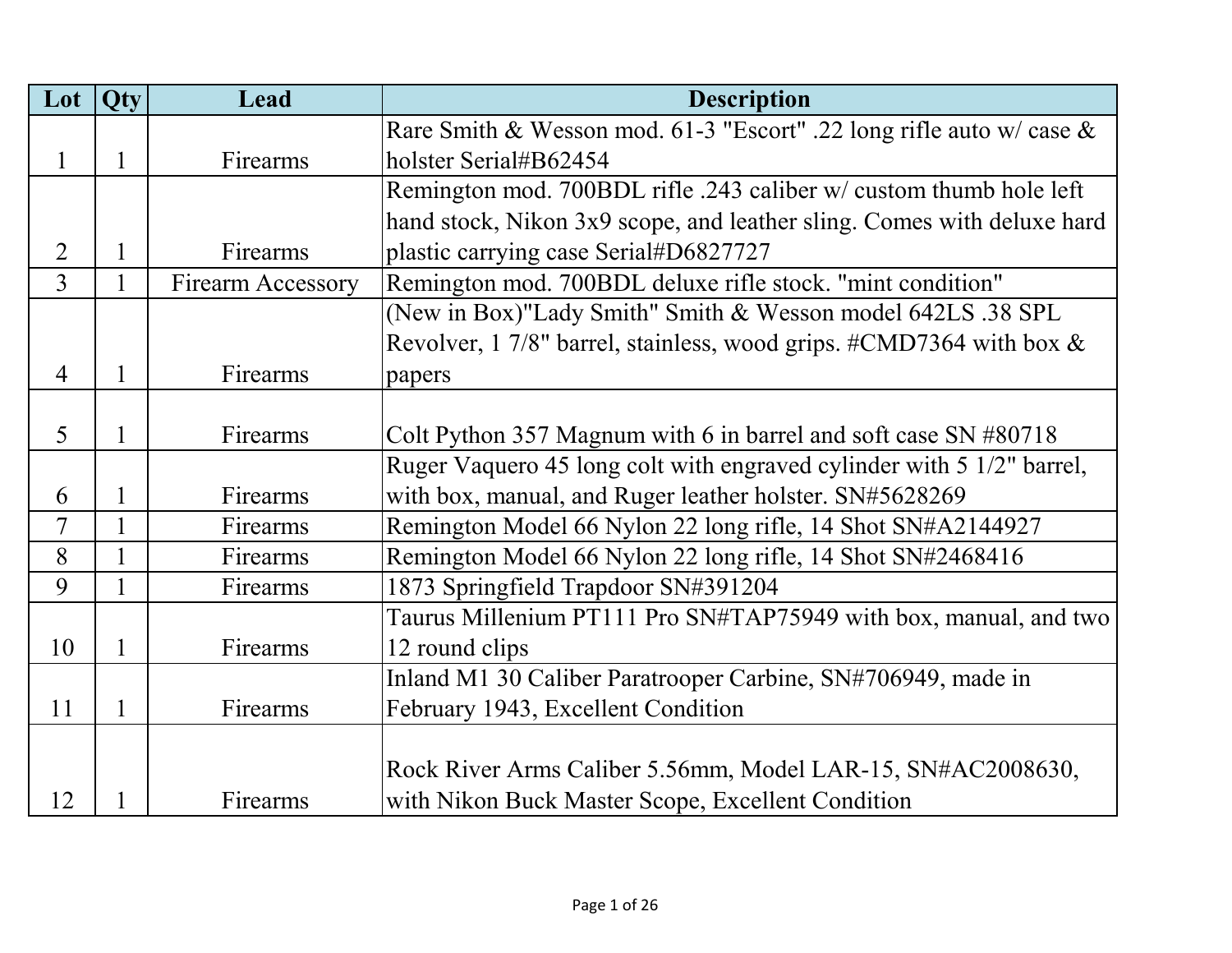| Lot | Qty          | Lead     | <b>Description</b>                                                   |
|-----|--------------|----------|----------------------------------------------------------------------|
|     |              |          | Colt AR-15 A2, HBAR Sporter, .223 Caliber, SN#SP221883, with         |
| 13  | $\mathbf{1}$ | $\theta$ | Bayonet Lug and Forward Assist, Excellent Condition                  |
|     |              |          | Remington Model 03-A3 Sniper Rifle, SN#Z4001769, Rock Island         |
|     |              |          | Arsenal, with C Stock P Proof, with Weaver Scope from El Paso, Model |
| 14  | 1            | Firearms | 3303, Excellent Condition                                            |
|     |              |          | Johnson Automatics Model 1941 Caliber 30-06, SN#A9894, Cranston      |
| 15  | 1            | Firearms | Arms Company, Excellent Condition                                    |
|     |              |          | Springfield Armory Model 1903 Mark 1 SN#1121209, 30 Caliber,         |
| 16  | 1            | Firearms | Pederson Cut, Barrel Date is SA11-19, Fine Condition                 |
|     |              |          | Armalite Rifle, Model M15, Caliber 5.56mm, SN#US340799 Carbine,      |
|     |              |          | with Expanding Stock, Bayonet Lug, and Forward Assist, Excellent     |
| 17  | $\mathbf{1}$ | Firearms | Condition                                                            |
|     |              |          | Colt AR 15, Model SP1, Caliber .223, SN#SP78321, with Triangle       |
|     |              |          | Hand Guard, Bayonet Lug, and Carry Handle (no forward assist),       |
| 18  | $\mathbf{1}$ | Firearms | <b>Excellent Condition</b>                                           |
|     |              |          | WASR-10, SN#96091-11RO, 7.62 x 39 Caliber, with Bayonet,             |
|     |              |          | manufactured by Romarm/Cugir, made in Romania, Import CSI Georgia    |
| 19  | $\mathbf{1}$ | Firearms | Vermont, with Box, Excellent Condition                               |
|     |              |          | SKS, manufactured by Norinco, China, Import CSI Ontario California,  |
|     |              |          | Frame #2201201, 7.62 x 39 Caliber, with Folding Black Composite      |
| 20  | $\mathbf{1}$ | Firearms | <b>Stock and Folding Bayonet, Fine Condition</b>                     |
|     |              |          | Springfield Armory Model M-2, Caliber 22, SN#4612, Chrome Bolt,      |
|     |              |          | Stock marked M2 and D28225, all serial numbers match, Excellent      |
| 21  |              | Firearms | Condition                                                            |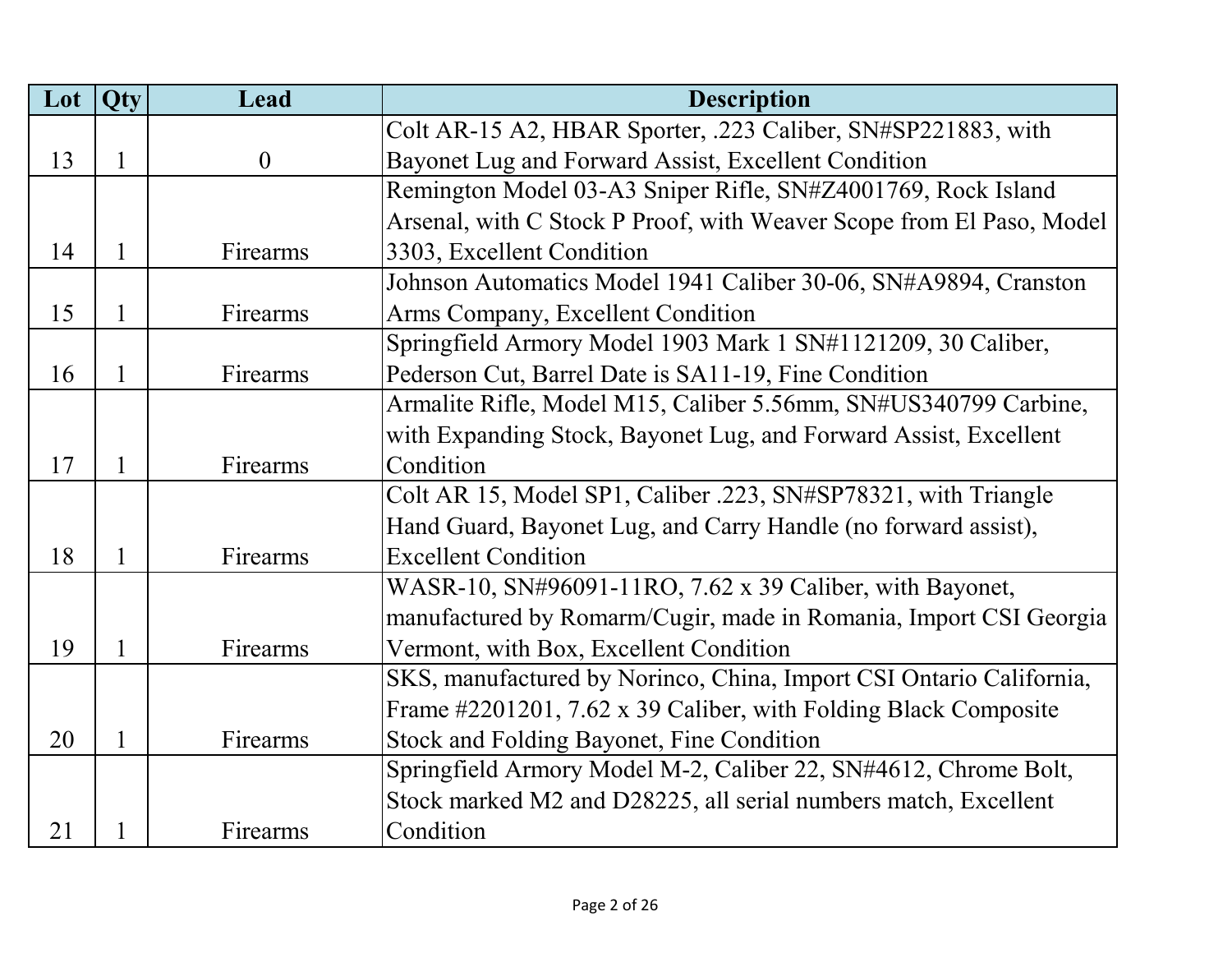| Lot | Qty          | Lead                     | <b>Description</b>                                                 |
|-----|--------------|--------------------------|--------------------------------------------------------------------|
|     |              |                          | Armalite Rifle, Caliber 5.56mm, Model M15A4, SN#US112890, Green    |
|     |              |                          | Furniture, Forward Assist, NC Highway Patrol Commemorative,        |
| 22  | $\mathbf{1}$ | Firearms                 | <b>Excellent Condition</b>                                         |
|     |              |                          | MSAR (MicroTech Small Arms Research), Model STG-556 Caliber        |
|     |              |                          | .223, SN#600-P004991, with Truglo Scope, Scarce 18.5" Barrel, NIB, |
| 23  | $\mathbf{1}$ | Firearms                 | with Paperwork                                                     |
|     |              |                          | Browning .50 Caliber, Receiver made by TNW, Model AAM3,            |
|     |              |                          | SN#000982, with Tri Pod, Barrel #D28258 A10 P, with .50 Caliber MG |
|     |              |                          | Layout Chart, Hard Manual, with Machine Gun Mount #7016650,        |
|     |              |                          | Ammo Can Box, Two Side Plates, Mounting Screws, and Washers,       |
| 24  | $\mathbf{1}$ | Firearms                 | Excellent Condition, fires semi automatic only                     |
|     |              |                          | Olympic Arms Caliber 223/5.56 Rifle, Model CAR-AR, SN#T5915,       |
|     |              |                          | with Bayonet Lug, Forward Assist, and Carry Handle, Excellent      |
| 25  | $\mathbf{1}$ | Firearms                 | Condition                                                          |
|     |              |                          | Browning Semi Automatic, Model 1919-A7, Caliber .30, SN#1012, with |
|     |              |                          | Tri Pod, manufactured by Rock Island Arsenal, dated 1955, #2089,   |
|     |              |                          | M122/TE, and with Tri Pod Elevation Adjustments/Accessories,       |
| 26  | $\mathbf{1}$ | Firearms                 | <b>Excellent Condition</b>                                         |
|     |              |                          | Browning Semi Automatic 1919-A7 Machine Gun Mount #7046650,        |
| 27  | $\mathbf{1}$ | <b>Firearm Accessory</b> | NIB, with Armorer CD                                               |
|     |              |                          | Colt Model ACE 22 Long Rifle Caliber, SN#SM4733, Inspector GHD     |
| 28  | $\mathbf{1}$ | Firearms                 | initials double stamped, Excellent Condition                       |
|     |              |                          | United Switch and Signal (US and S), Swissvale PA, 1911 A1, US     |
| 29  |              | Firearms                 | Army, SN#1066404, 45 ACP Caliber, Excellent Condition              |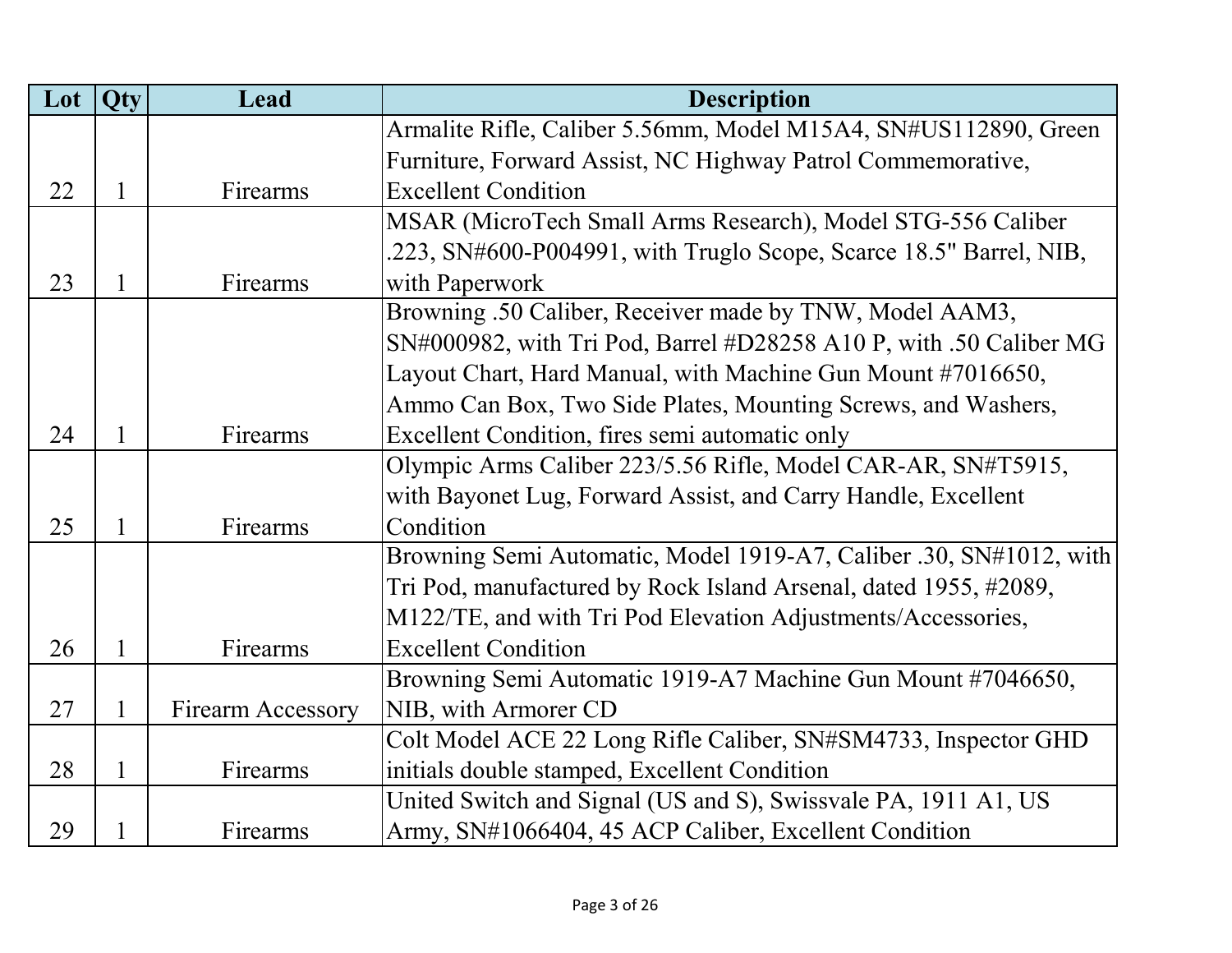| Lot | Qty          | Lead     | <b>Description</b>                                                  |
|-----|--------------|----------|---------------------------------------------------------------------|
|     |              |          | United Switch and Signal (US and S), Swissvale PA, 1911 A1, US      |
| 30  | $\mathbf{1}$ | Firearms | Army, SN#1078719, Excellent Condition                               |
|     |              |          | Colt 1911 A1 45 ACP Caliber, US Army, SN#1089566, Excellent         |
| 31  | $\mathbf{1}$ | Firearms | Condition                                                           |
|     |              |          | Ithaca Gun Company 1911 A1 45 ACP Caliber, SN#2112221, US           |
| 32  | $\mathbf{1}$ | Firearms | Army, Excellent Condition                                           |
|     |              |          | Remington Rand Colt 1911 A1 45 ACP Caliber, SN#1311677, US          |
| 33  | $\mathbf{1}$ | Firearms | Army, Excellent Condition                                           |
|     |              |          | Colt 1911, Slide Logo Model 1911, US Army, SN#25447, with Two       |
| 34  | 1            | Firearms | Tone Magazine, some replacement parts, Good Condition               |
|     |              |          |                                                                     |
|     |              |          | Colt 1911, Model of 1911 US Army, SN#506475, 45 ACP Caliber, with   |
| 35  | $\mathbf{1}$ | Firearms | Two Tone Magazine, some replacement parts, Good Condition           |
|     |              |          | HK model USP Caliber 40 S&W, SN#22-23039, made in Sterling, VA,     |
|     |              |          | with Carrying Case and Paperwork, and Two 12 Round Magazines,       |
| 36  | $\mathbf{1}$ | Firearms | <b>Excellent Condition</b>                                          |
|     |              |          | Smith & Wesson, Model 629-1, SN#BAP2499, 6" Barrel, Stainless       |
| 37  | $\mathbf{1}$ | Firearms | Steel, 44 Magnum Caliber, TG/TH/TS, Excellent Condition             |
|     |              |          | Sig Sauer Model 1911, SN#GS50334, 45 ACP Caliber, Green Coat,       |
|     |              |          | Excellent Condition, Two Magazines, Hardside Carrying Case and      |
| 38  | $\mathbf{1}$ | Firearms | Paperwork, Requires Pistol Permit                                   |
|     |              |          |                                                                     |
|     |              |          | Sig SP 2340, Model Blueline, SN#SP0055605, 40 Caliber S&W, with     |
| 39  |              | Firearms | Sig Pro Grip, with Carrying Case and Paperwork, Excellent Condition |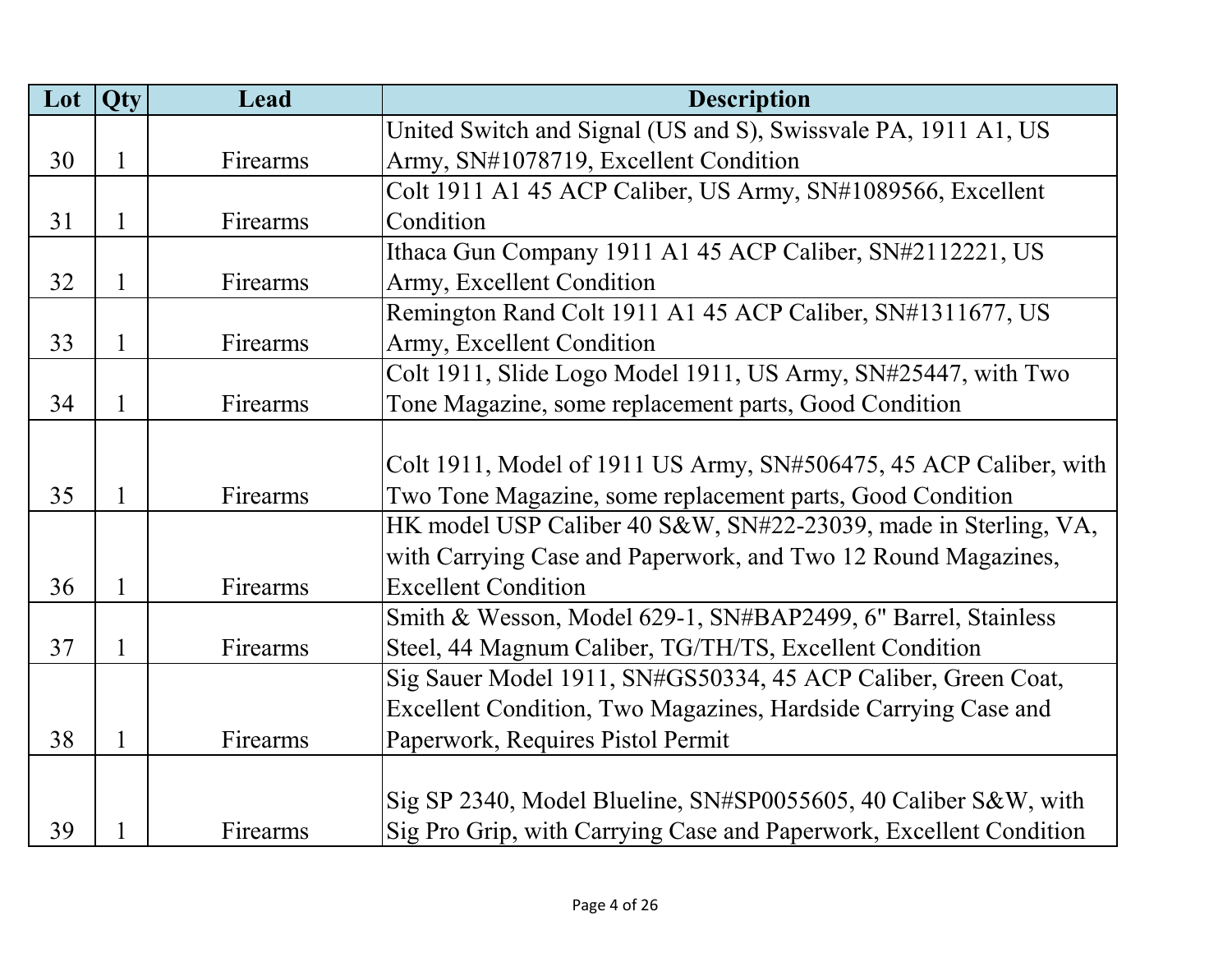| Lot | <b>Qty</b>   | Lead     | <b>Description</b>                                                       |
|-----|--------------|----------|--------------------------------------------------------------------------|
|     |              |          |                                                                          |
|     |              |          | Remington Model 700, 270 Winchester Caliber, with Red Field Tracker      |
| 40  | 1            | Firearms | 4X Scope, Camo Stock, 22" Barrel, SN#V6342522, Excellent Condition       |
|     |              |          |                                                                          |
|     |              |          | Howa Model 1500 Caliber 30-06, SN#B122891, Black Composite               |
| 41  | 1            | Firearms | Stock, 22" Barrel, Nikko Stirling Gold Crown 3-9x42 Power Scope          |
|     |              |          |                                                                          |
|     |              |          | Remington XP-100, SN#B7523508, 6PPC Caliber, Barrel is a Messer          |
|     |              |          | 6PPC 262 Neck, Green Composite Target Stock, Stainless Steel Barrel,     |
|     |              |          | 36X Power Target Scope, This Rifle set an Unofficial World Record at     |
|     |              |          | 100 Yards 10 Shots in a 1/4" Bullseye (see photo of target) in the early |
| 42  |              | Firearms | 1990s at Sir Walter Gun Club, Excellent Condition                        |
|     |              |          |                                                                          |
|     |              |          | Smith & Wesson, made in Sweden, 30-06 Caliber, SN#327601, Leupold        |
| 43  | 1            | Firearms | Scope 3x9 Power, 21" Barrel, Fine Condition, Bolt Action Rifle           |
|     |              |          | Kel-Tec CNC Incorporated, Model PLR-16, Caliber 5.56mm, Hand             |
|     |              |          | Gun, SN#P8U80, 9" Barrel, Please Note: Pistol Permit Required,           |
| 44  | 1            | Firearms | <b>Excellent Condition</b>                                               |
|     |              |          |                                                                          |
|     |              |          | Beretta, made Italy, 12 Ga 3" Magnum 28" Ventilated Ribbed Barrel,       |
| 45  | $\mathbf{1}$ | Firearms | SN#L53014E, Model A303, Ducks Unlimited Edition, Fine Condition          |
|     |              |          | UTS 15, SN#US12P02918, 12 Ga 15 Rounds Pump Action, appears to           |
| 46  |              | Firearms | be NIB                                                                   |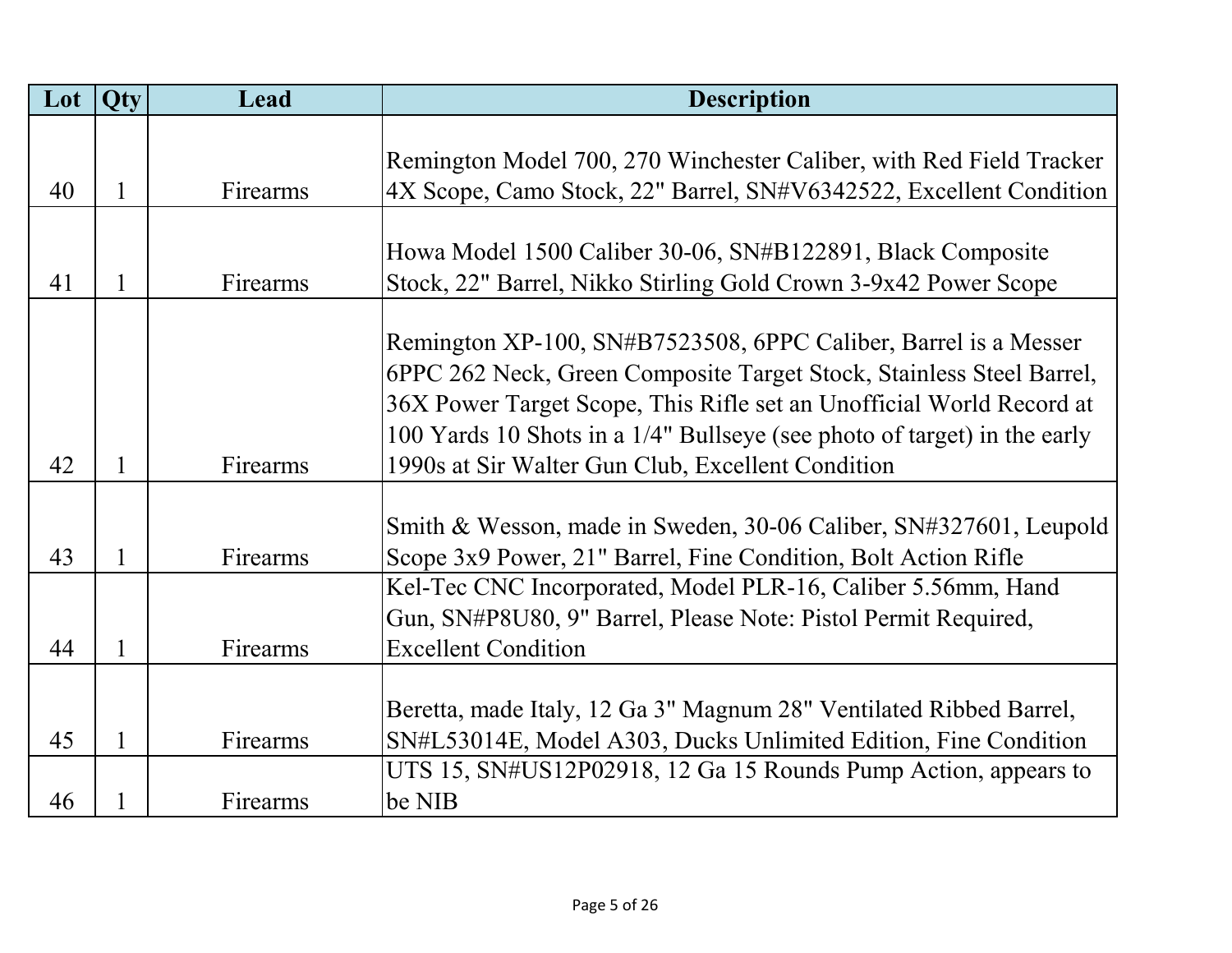| Lot | Qty          | Lead     | <b>Description</b>                                                   |
|-----|--------------|----------|----------------------------------------------------------------------|
|     |              |          | Remington Model 700, Caliber 270 Winchester, SN#G7051759, 22"        |
|     |              |          | Barrel, Bushnell Scope, 1" Pad, Beautiful Wood Stock with Lots of    |
| 47  | $\mathbf{1}$ | Firearms | Flair, Near New Condition                                            |
|     |              |          |                                                                      |
|     |              |          | Savage Model 110 7mm Remington Magnum, SN#F467716, Bushnell          |
| 48  | $\mathbf{1}$ | Firearms | Banner Scope, Black Composite Stock, 24" Barrel, Excellent Condition |
|     |              |          | Remington Model 700, Caliber 300 Remington Ultra Mag,                |
|     |              |          | SN#E6689525, Black Composite Stock, Swarovski Scope 2.5-10x56        |
| 49  | $\mathbf{1}$ | Firearms | HIVICHT, Matte Black Barrel, Excellent Condition                     |
|     |              |          | Springfield Armory Model XBM-9, 3.8 9mm, SN#MG979427, Match          |
|     |              |          | Barrel, Stainless over Black, Two Tone, with Carrying Case,          |
| 50  | $\mathbf{1}$ | Firearms | Accessories, and Paperwork, Mint Condition                           |
|     |              |          | Smith & Wesson Model 442-2 Caliber 38 Smith & Wesson Special,        |
|     |              |          | Barrel is 1.875", Black Finish, Airweight, SN#DLA6610, appears to be |
| 51  | $\mathbf{1}$ | Firearms | <b>NIB</b>                                                           |
|     |              |          |                                                                      |
|     |              |          | Remington 700, Caliber 300 H&H Magnum, SN#B6455843, 24" Barrel,      |
| 52  | $\mathbf{1}$ | Firearms | Classic, Wood Stock, Engine Turned Bolt, appears to be NIB           |
|     |              |          | Remington 700 Classic, Caliber 300 Winchester Magnum,                |
| 53  | $\mathbf{1}$ | Firearms | SN#D6849635, 24" Barrel, Wood Stock, appears to be NIB               |
|     |              |          | Remington 700 Classic, 24" Barrel, 250 Savage Barrel, SN#B6579841,   |
| 54  | $\mathbf{1}$ | Firearms | appears to be NIB                                                    |
|     |              |          |                                                                      |
| 55  | 1            | Firearms | Remington 700, 220 Swift Caliber, SN#C6684941, appears to be NIB     |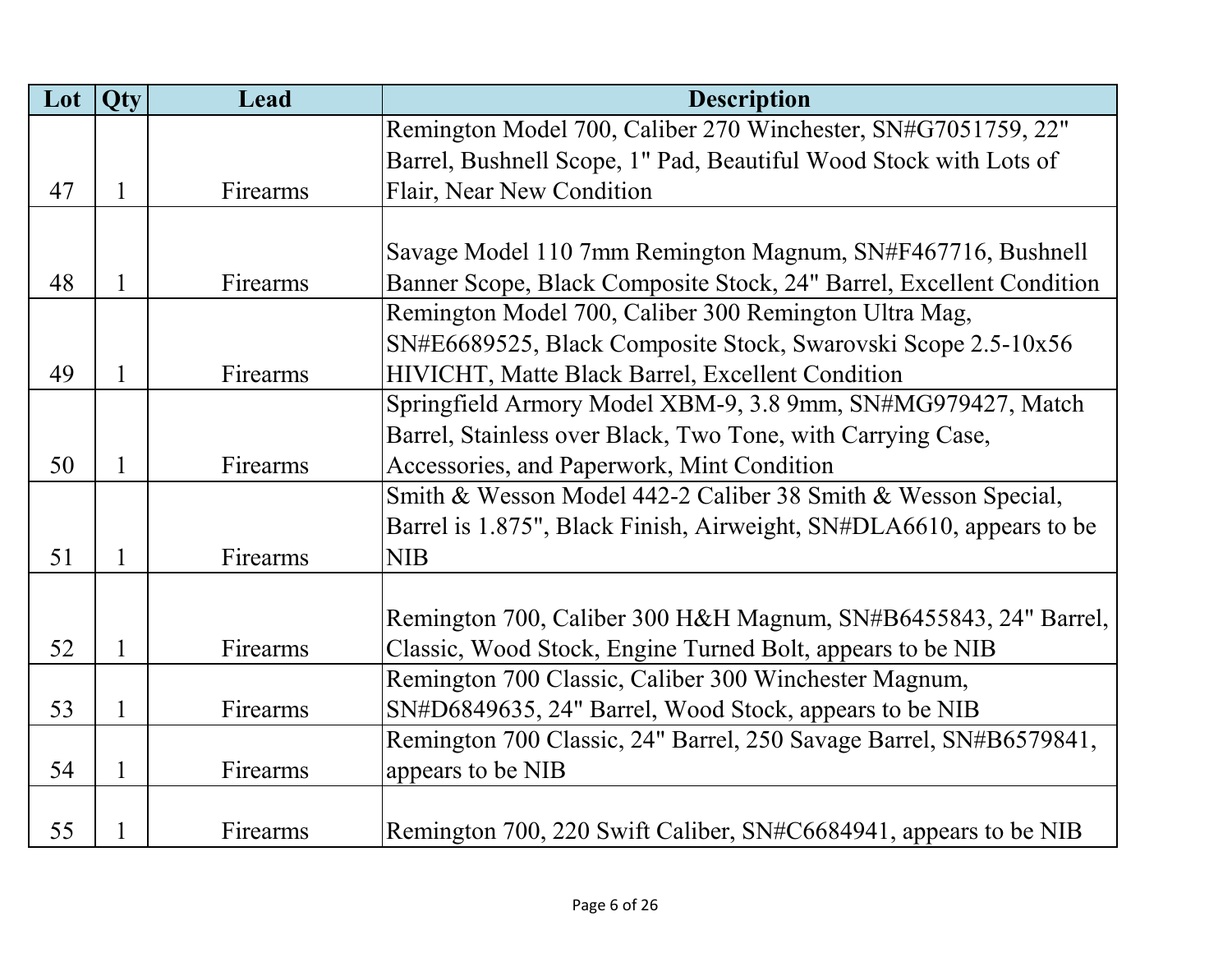| Lot | Qty          | Lead     | <b>Description</b>                                                 |
|-----|--------------|----------|--------------------------------------------------------------------|
|     |              |          | Remington 700, Caliber 338 Winchester Magnum, Factory Hooded       |
|     |              |          | Front Sight, SN#B6875379, 24" Barrel, Instruction Manual and Gun   |
| 56  | $\mathbf{1}$ | Firearms | Repair Gunsmiths List, near Mint Condition, in Box                 |
|     |              |          | Remington 700, Caliber 300 Winchester Magnum, SN#E6852373,         |
| 57  | $\mathbf{1}$ | Firearms | appears to be NIB, with Paperwork                                  |
|     |              |          | Remington 700 Classic, 17 Remington Caliber, 24" Barrel,           |
| 58  | 1            | Firearms | SN#E6588620, appears to be NIB, with Paperwork                     |
|     |              |          | Remington 700 Classic, Caliber 221 Remington Fireball,             |
| 59  | $\mathbf{1}$ | Firearms | SN#G6282842, 24" Barrel, Near New in Box                           |
|     |              |          | Remington 700 Classic, Caliber 257 Roberts, SN#B6394603, Like New  |
| 60  | $\mathbf{1}$ | Firearms | in Box, some Paperwork                                             |
|     |              |          | Remington 700 Classic, Caliber 280 Remington, SN#E6361148, appears |
| 61  | 1            | Firearms | to be NIB, with Paperwork                                          |
|     |              |          | Remington 700 Classic, Caliber 35 Whelen, SN#C6271344, Near Mint   |
| 62  | $\mathbf{1}$ | Firearms | Condition, in Matching Box, Bolt #5225                             |
|     |              |          | Remington 700 Classic, Caliber 264 Winchester Magnum,              |
| 63  | $\mathbf{1}$ | Firearms | SN#B6789071, appears to be NIB, with Paperwork                     |
|     |              |          | Remington 700 Classic, Caliber 35 Whelen, SN#C6288059, 22" Barrel, |
| 64  | $\mathbf{1}$ | Firearms | Like New in Box, with Paperwork                                    |
|     |              |          | Remington 700 Classic, Caliber 338 Winchester Magnum,              |
|     |              |          | SN#B6871324, some surface scratches, Near Mint Condition in Box    |
| 65  | $\mathbf{1}$ | Firearms | with Paperwork                                                     |
|     |              |          | Remington 700 Classic, Caliber 25-06 Remington, SN#C6554420, Like  |
| 66  | 1            | Firearms | New in Box, with Paperwork                                         |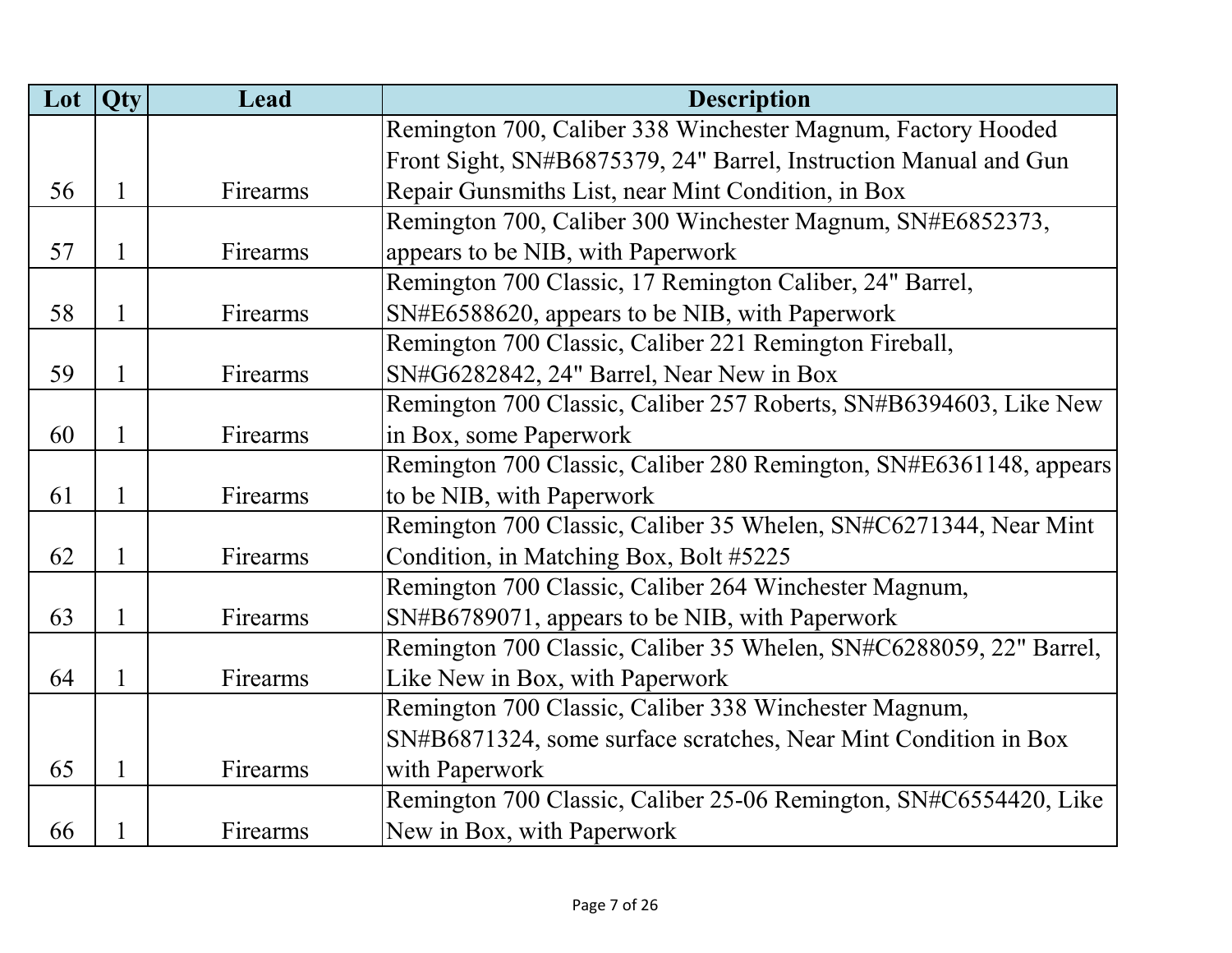| Lot | Qty          | Lead     | <b>Description</b>                                                   |
|-----|--------------|----------|----------------------------------------------------------------------|
|     |              |          |                                                                      |
|     |              |          | Remington 700 Classic, Caliber 7mm Mauser (7x57), SN#B6306520,       |
| 67  | $\mathbf{1}$ | Firearms | Near Mint Condition, with Paperwork and Manual, not in original box  |
|     |              |          | Remington 700 Classic, Caliber 7mm-08 Remington, SN#E6752879,        |
| 68  | $\mathbf{1}$ | Firearms | Near New in Box, with Paperwork                                      |
|     |              |          | Remington 700 Classic, Caliber 221 Remington Fireball,               |
| 69  | 1            | Firearms | SN#G6282794, Near New in Box, with Paperwork                         |
|     |              |          | Remington 700 Classic, Caliber 308 Winchester, SN#G6501280, Near     |
| 70  | 1            | Firearms | New in Box, with Paperwork                                           |
|     |              |          | Remington 700 Classic, Caliber 300 Winchester Magnum,                |
| 71  | $\mathbf{1}$ | Firearms | SN#D6839920, Near New in Box                                         |
|     |              |          | Remington 700 Classic, Caliber 6.5x55 Swedish, SN#C6849422, Near     |
| 72  | $\mathbf{1}$ | Firearms | Mint Condition in Box, with Paperwork                                |
|     |              |          | Remington 700 Classic, Caliber 300 Savage, SN#G6309185, appears to   |
| 73  | $\mathbf{1}$ | Firearms | be NIB, with Paperwork                                               |
|     |              |          | Remington 700 Classic, Caliber 222 Remington, SN#C6760952, Scope     |
|     |              |          | Attachment mounted, includes Rings, Near Mint Condition in Box, with |
| 74  | 1            | Firearms | Paperwork                                                            |
|     |              |          | Remington 700 Classic, Caliber 250 Savage, SN#B6580508, Near Mint    |
| 75  | $\mathbf{1}$ | Firearms | Condition in Box, with Paperwork                                     |
|     |              |          | Remington 700 Classic, Caliber 223 Remington, SN#E6646842, Near      |
| 76  | $\mathbf{1}$ | Firearms | New in Box, with Paperwork                                           |
|     |              |          | Remington 700 Classic, Caliber 264 Winchester Magnum,                |
| 77  | 1            | Firearms | SN#B6788350, Near Mint Condition in Box, with Manual                 |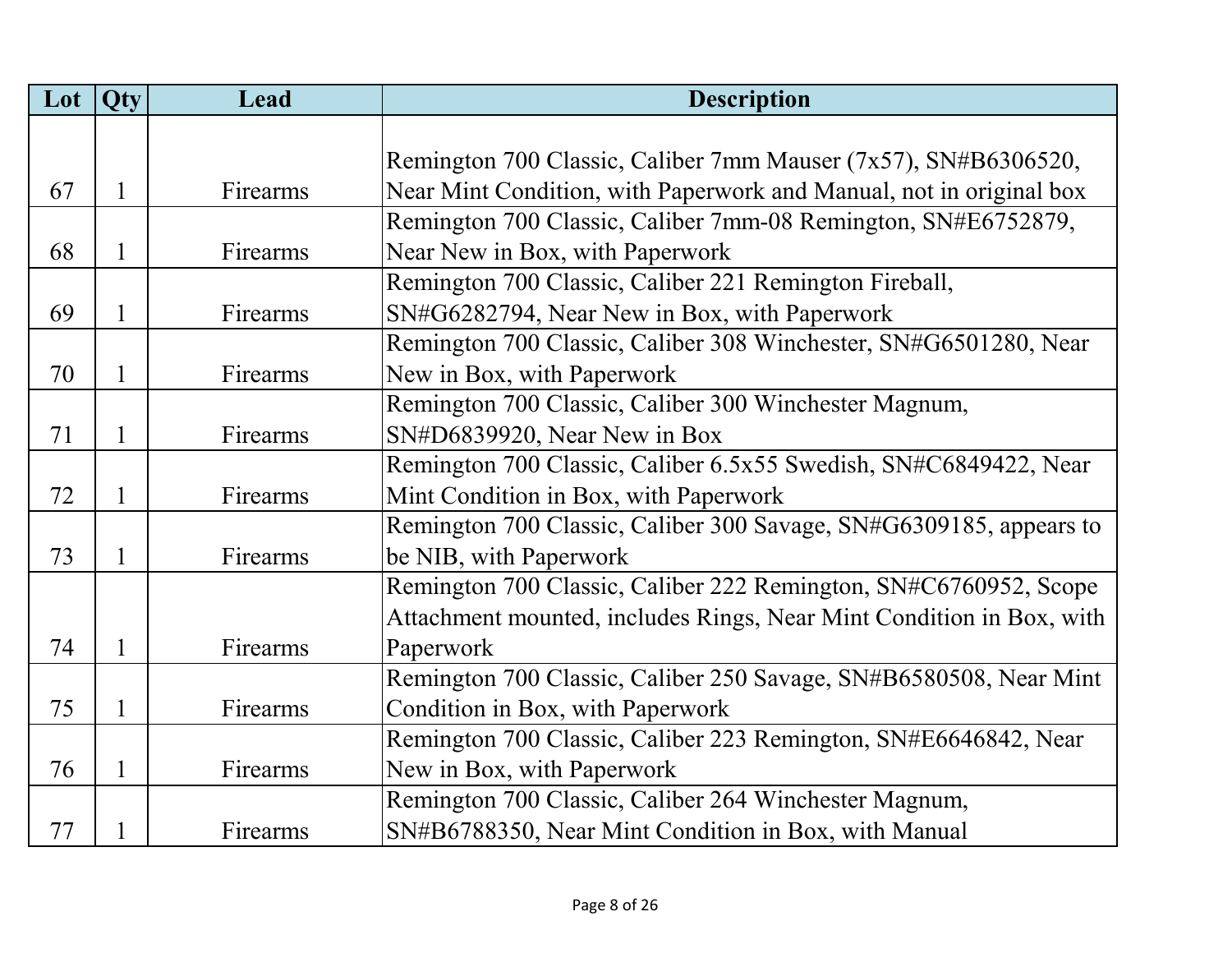| Lot | Qty          | Lead     | <b>Description</b>                                                 |
|-----|--------------|----------|--------------------------------------------------------------------|
|     |              |          | Remington 700 Classic, Caliber 220 Swift, SN#C6699335, Near New in |
| 78  | $\mathbf{1}$ | Firearms | Box, with Manual                                                   |
|     |              |          | Remington 700 Classic, Caliber 375 H&H Magnum, SN#E6228677,        |
| 79  | $\mathbf{1}$ | Firearms | Near New in Box, with Manual                                       |
|     |              |          | Remington 700 Classic, Caliber 300 H&H Magnum, SN#B6460308,        |
| 80  | $\mathbf{1}$ | Firearms | Near New in Box, with Paperwork                                    |
|     |              |          | Remington 700 Classic, Caliber 7mm Weatherby Magnum,               |
|     |              |          | SN#C6652335, includes Swing Swivel Attachments, Near New in Box,   |
| 81  | $\mathbf{1}$ | Firearms | with Manual                                                        |
|     |              |          | Remington 700 Classic, Caliber 257 Roberts, SN#B6399132, Near New  |
| 82  | $\mathbf{1}$ | Firearms | in Box, with Paperwork                                             |
|     |              |          | Remington 700 Classic, Caliber 6.5x55 Swedish, SN#C6849585, Near   |
| 83  | $\mathbf{1}$ | Firearms | New in Box, with Manual                                            |
|     |              |          | Remington 700 Classic, Caliber 350 Remington Magnum, with Open     |
| 84  | $\mathbf{1}$ | Firearms | Sights, SN#B6717796, Near New in Box, with Paperwork               |
|     |              |          | Remington 700 Classic, Caliber 8mm Mauser (8x57), SN#G6390146,     |
| 85  | $\mathbf{1}$ | Firearms | Excellent Plus Condition in Box, with Manual                       |
|     |              |          | Remington 700 Classic, Caliber 264 Winchester Magnum,              |
| 86  | $\mathbf{1}$ | Firearms | SN#B6791230, Near New in Box, with Paperwork                       |
|     |              |          | Remington 700 Classic, Caliber 300 Weatherby Magnum,               |
| 87  | $\mathbf{1}$ | Firearms | SN#C6399041, Near New in Box, with Paperwork                       |
|     |              |          | Springfield Armory, Model P9, Semi Automatic, Caliber 9mm Para,    |
|     |              |          | SN#AM07422, Excellent Condition, 16 Round Magazine, Hogue Grips,   |
| 88  |              | Firearms | <b>Requires Pistol Permit</b>                                      |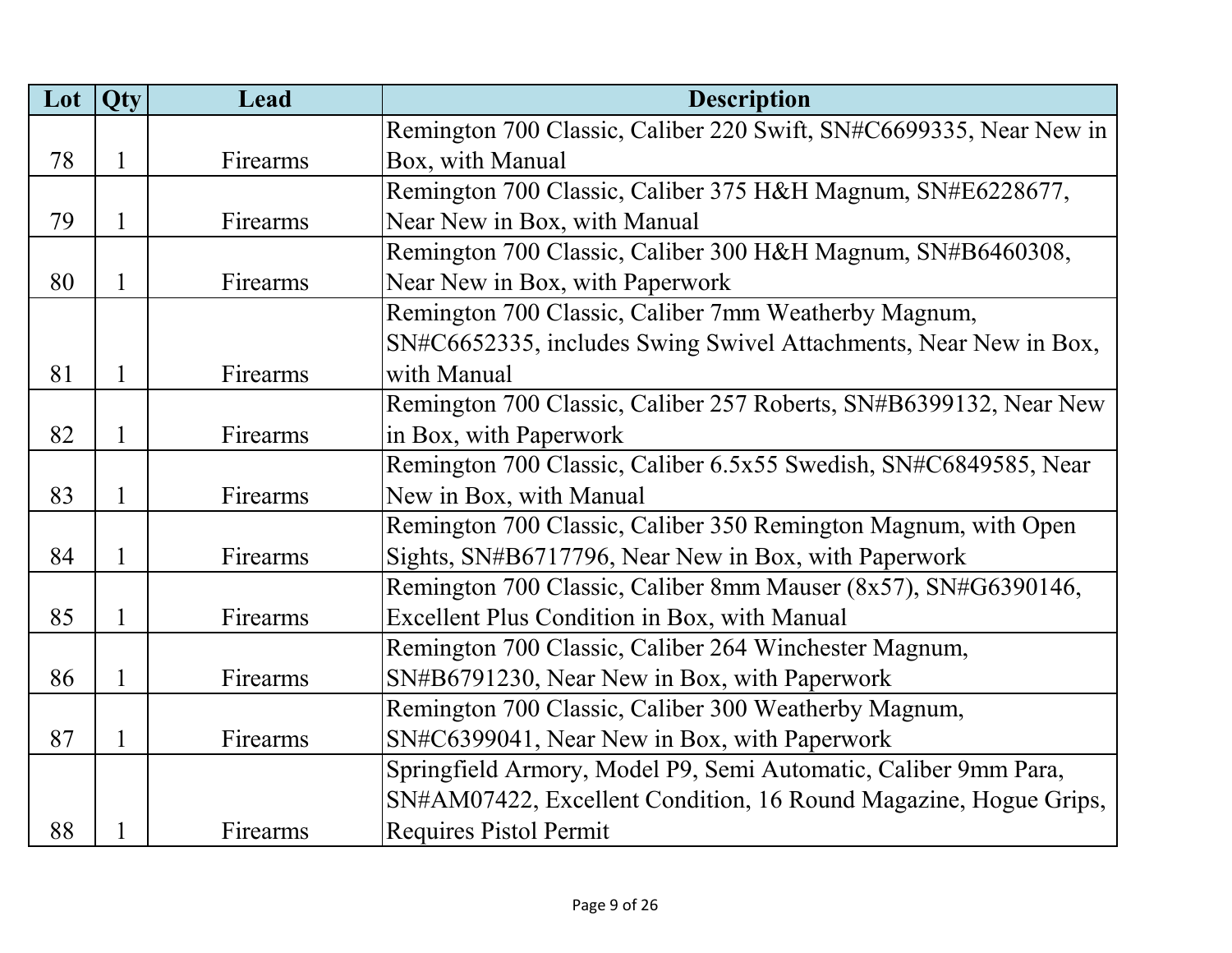| Lot | Qty          | Lead     | <b>Description</b>                                                     |
|-----|--------------|----------|------------------------------------------------------------------------|
|     |              |          | JC Higgins Model 100 Sears 590-0 Double Barrel, Sears & Robuck         |
| 89  | $\mathbf{1}$ | Firearms | SR#: N287801 12 ga 2 3/4 28" Heavy Use                                 |
|     |              |          | Remington 11-87 Semi Automatic 12 gauge 2 3/4 or 3 in.                 |
| 90  | 1            | Firearms | Serial#PC027942 Vent Rib, Bad bluing on barrel                         |
| 91  | $\mathbf{1}$ | Firearms | Savage Arms Stevens Model 94 Series K Serial# P445309                  |
|     |              |          | Winchester Model 140 - 12 ga. - 3" - 2 3/4 shells 28" barrel           |
| 92  | $\mathbf{1}$ | Firearms | Serial#N917540 Semi Automatic, vent rib 28"                            |
| 93  | 1            | Firearms | 12 ga. Serial#55438-B 30" Barrel Forearm Bad                           |
|     |              |          | 22 Hornet Ruger (No clip, Sling) 77/22 Serial#72039162, Tasco Scope 3- |
| 94  | 1            | Firearms | 9x40                                                                   |
|     |              |          | New Englander Black Powder Thompson Arms 50 Cal. Serial#51312          |
| 95  | $\mathbf{1}$ | Firearms | New Hampshire, crack in stock with case                                |
|     |              |          | Remington Model 700, Serial B6233969, 7MM Rem. Mag. 3X-9X              |
| 96  | $\mathbf{1}$ | Firearms | Redfield Scope                                                         |
|     |              |          | Remington Model 700, Serial#C6361580, 7 mm - 08 Rem. Tasco Scope       |
| 97  | $\mathbf{1}$ | Firearms | $3-9X$ 44 Euro-Class, Scope missing eyepiece & chip                    |
|     |              |          | RG-22 Pistol 22 cal. Short serial#54209 made in germany 3" Barrel      |
| 98  | $\mathbf{1}$ | Firearms | double action                                                          |
|     |              |          | Browning A5 light 12 roundknob vented rib made in Belgium with 25"     |
| 99  | $\mathbf{1}$ | Firearms | barrel SN#5G82121                                                      |
| 100 | $\mathbf{1}$ | Firearms | P. Baretta 380 SN#824453                                               |
| 101 | $\mathbf{1}$ | Firearms | Jr. Colt 25 cal. SN#3404CC                                             |
| 102 | $\mathbf{1}$ | Firearms | Browning A5 light 12 made in Belgium 25" barrel SN#8G26581             |
| 103 | $\mathbf{1}$ | Firearms | Browning Bar 7 mm Remmag SN#35157M8                                    |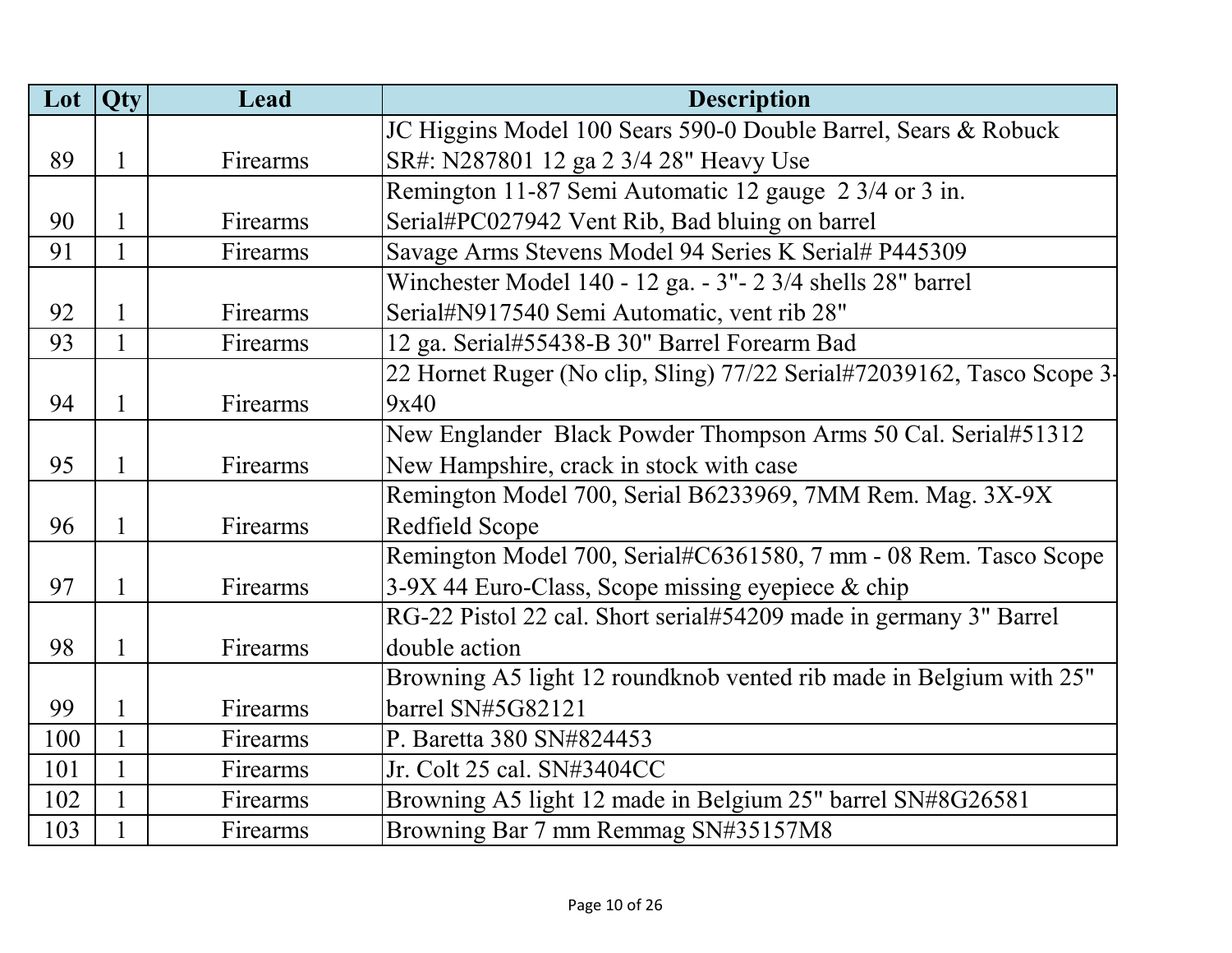| Lot | Qty          | Lead     | <b>Description</b>                                                      |
|-----|--------------|----------|-------------------------------------------------------------------------|
| 104 |              | Firearms | Ithaca Model 600 12 gage Skeet barrel 26" barrel SN#613341              |
|     |              |          |                                                                         |
| 105 | 1            | Firearms | Marlin 3030 Micro-groove barrel model 336 SN#T4682 lever action         |
|     |              |          | Remington model 700 22-250 Remington cal. Composit stock                |
| 106 | $\mathbf{1}$ | Firearms | SN#E6678673                                                             |
|     |              |          | Browning A5 light 12 made in Belgium vented rib 27" barrel              |
| 107 | 1            | Firearms | SN#7G74207                                                              |
| 108 | $\mathbf{1}$ | Firearms | JC Higgins 22 Single Shot SN#10319770                                   |
| 109 | 1            | Firearms | Browning A5 light 12 made in Belgium 25" barrel SN#7G84128              |
| 110 | 1            | Firearms | Ruger M77 300 Windmag Tasco 5x20 Scope SN#771-53671                     |
|     |              |          | Franchi made in Italy 12 gage improved cylinder, engraved reciever, 25" |
| 111 | 1            | Firearms | barrel, vented rib SN#B35613                                            |
|     |              |          | Remington model 700 7 mm Remmag Simmons 6 1/2x20 scope                  |
| 112 | 1            | Firearms | SN#G6748980                                                             |
|     |              |          | Benelli 20 gage Super 90 26" barrel Vented Rib, with original box and   |
| 113 | 1            | Firearms | manual SN#N041576                                                       |
| 116 | $\mathbf{1}$ | Firearms | Mossberg 12 Gage with Vented Rib 28" Barrel SN#K915754                  |
|     |              |          |                                                                         |
| 117 | 1            | Firearms | Sears, Roebuck, and Co. Model 200 12 Gage 28" Barrel SN#P380513         |
|     |              |          | Sears, Roebuck, and Co. Model 53A, 30-06 Springfield Cal.               |
| 118 | 1            | Firearms | SN#U166399A                                                             |
|     |              |          | Ruger 12 Gauge Over and Under Shotgun with Inserts to Conver to 28      |
| 119 | 1            | Firearms | Gauge, SN#410-25166 With Plastic Case, Etc.                             |
| 120 |              | Firearms | RWS Model 25 .177 Cal Pellet Gun SR#583068                              |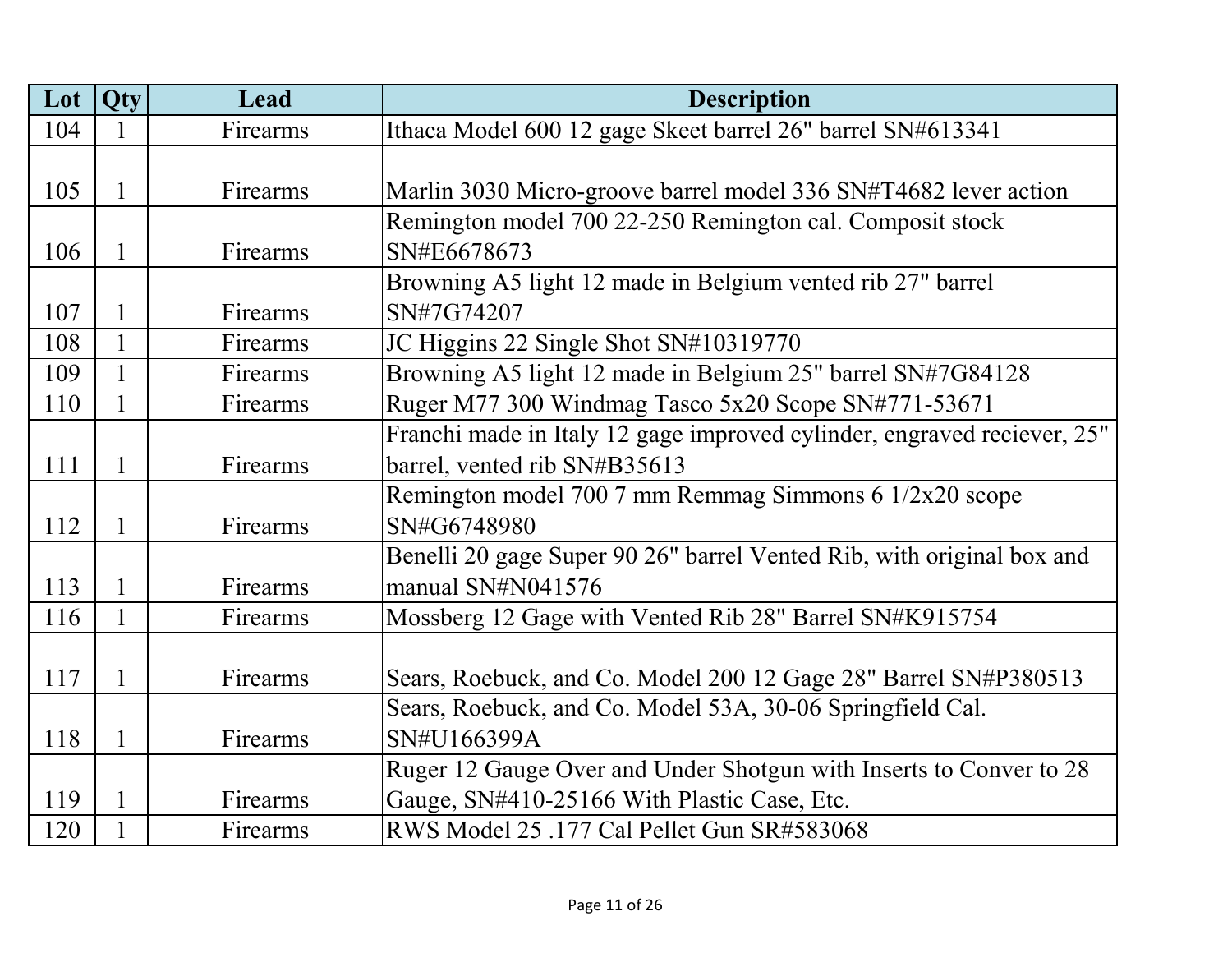| Lot | <b>Qty</b>   | Lead                            | <b>Description</b>                                                                      |
|-----|--------------|---------------------------------|-----------------------------------------------------------------------------------------|
| 121 | 1            | Firearms                        | Crosman Model 2200A 22 Cal Pellet Gun SR#790323408                                      |
|     |              |                                 | US Military Trench Knife with Brass Knuckle Type and Wooden                             |
| 300 | $\mathbf{1}$ | Edge Weapons                    | Handle, 9" Triangle Blade, Dated 1917, Excellent Condition                              |
|     |              |                                 | Pre World War I Springfield Armory Bayonet, 15.5" Blade, Canvas                         |
| 301 | $\mathbf{1}$ | <b>Edge Weapons</b>             | Covered Scabbard, Excellent Condition                                                   |
|     |              |                                 | US Army Utility Belt with Magazine Pouch with Two 45 1911 Type                          |
|     |              |                                 | Magazines, US marked; and a 45 1911 Holster, US marked, made by                         |
| 302 | $\mathbf{1}$ | <b>Firearms Accessories</b>     | Boyt, dated 1945                                                                        |
|     |              |                                 | Utility Belt, includes 1911 Magazine Pouch, with Two 45 Magazines,                      |
|     |              |                                 | plus an Aluminum Canteen, US marked and a 1911 Holster, made Boyt,                      |
| 303 | $\mathbf{1}$ | Firearms Accessories dated 1942 |                                                                                         |
|     |              |                                 |                                                                                         |
| 304 | 1            |                                 | Firearms Accessories   1911 45 Holster, US marked, made by Harpham, Very Good Condition |
|     |              |                                 | US Military Marked Shoulder Holster, made by Enger-Kress, dated                         |
| 305 | $\mathbf{1}$ | Firearms Accessories            | 1944, Very Good Condition                                                               |
|     |              |                                 | Military Issue 1911 US marked Holster, dated 1918/AC, maker mark                        |
| 306 | 1            | <b>Firearms Accessories</b>     | unreadable, Good Condition                                                              |
|     |              |                                 | 45 1911 Style Holster, made by Safariland, #2 1/4, all leather, Very                    |
| 307 | $\mathbf{1}$ | <b>Firearms Accessories</b>     | <b>Good Condition</b>                                                                   |
|     |              |                                 | Galco International Large Frame Automatic Shoulder Holster with Two                     |
| 308 | $\mathbf{1}$ |                                 | Firearms Accessories   45 ACP Magazines, Excellent Condition                            |
|     |              |                                 | US Military Bayonet, dated 1943, 9.75" Blade, Chrome Plated, UFH                        |
| 309 | 1            | Edge Weapons                    | maker, painted White Scabbard, Excellent Condition                                      |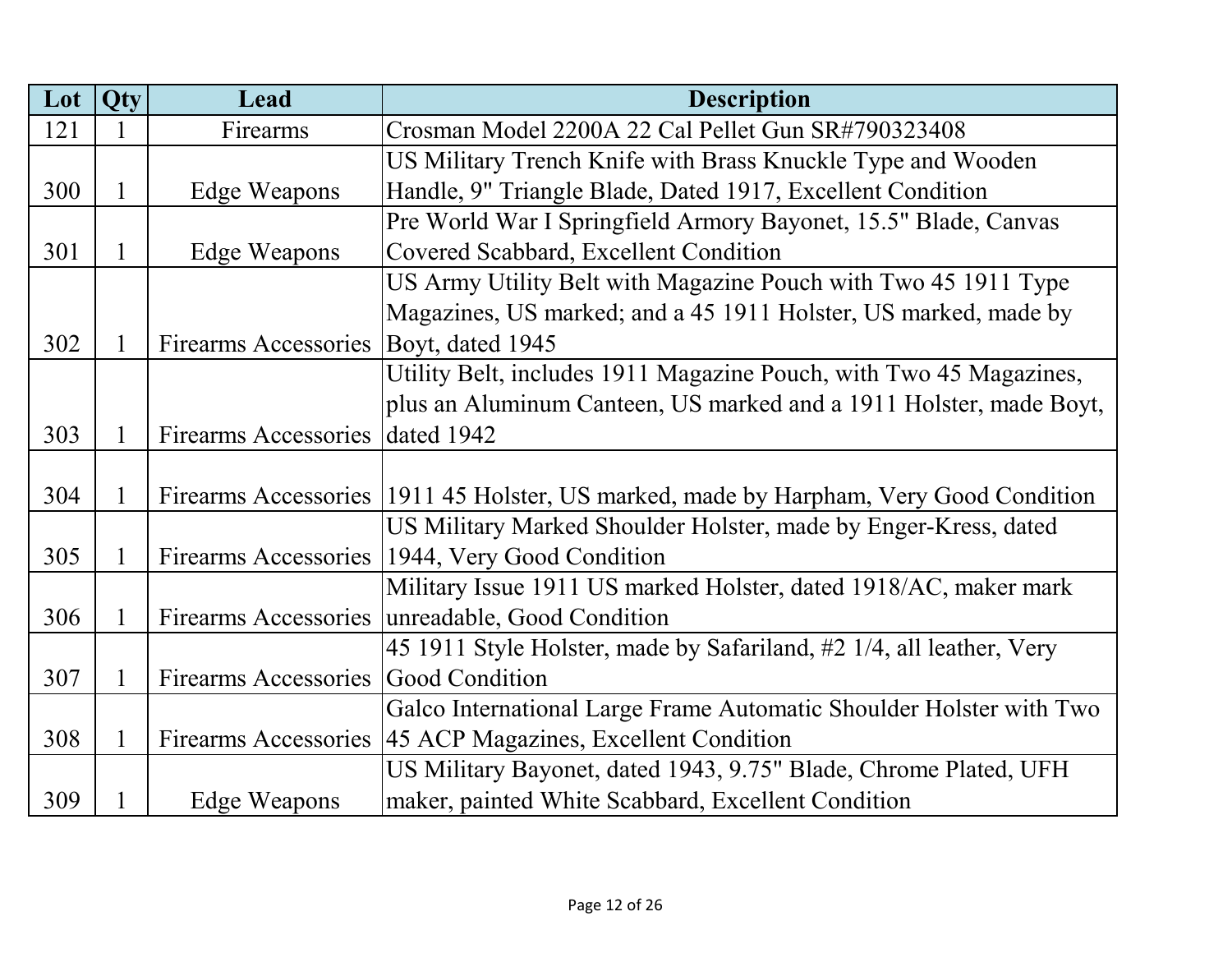| Lot | Qty          | Lead                        | <b>Description</b>                                                                   |
|-----|--------------|-----------------------------|--------------------------------------------------------------------------------------|
|     |              |                             | Pilot's Survival Knife, Ontario, dated 10/76, Leather Stacked Grips, with            |
| 310 | $\mathbf{1}$ | Edge Weapons                | Sharpening Stone, Leather Sheath, Excellent Condition                                |
|     |              |                             | Full Bandolier 5.56 Caliber Ammo 10 Round Clips, Ball Ammunition,                    |
| 311 | $\mathbf{1}$ | Ammunition                  | Model M193, Vietnam Era                                                              |
|     |              |                             | Galco Hip Holster, Right Handed, #FL400, Brown Leather, Excellent                    |
| 312 | $\mathbf{1}$ | Firearms Accessories        | Condition                                                                            |
|     |              |                             | Galco Hip Holster, Right Handed, #FL400B, Black Leather, Excellent                   |
| 313 | $\mathbf{1}$ | <b>Firearms Accessories</b> | Condition                                                                            |
|     |              |                             | Old World Hip Holster, Right Handed, for Revolver, made in Italy,                    |
| 314 | $\mathbf{1}$ | Firearms Accessories        | Brown Leather, #23571, Excellent Condition                                           |
|     |              |                             | Old World Hip Holster, Right Handed, made in Italy, Brown Leather,                   |
| 315 | $\mathbf{1}$ |                             | Firearms Accessories #23439, Excellent Condition                                     |
|     |              |                             | Galco 11/9 Adjustable Right Handed Hip Holster, for Automatic Pistol,                |
| 316 | $\mathbf{1}$ |                             | Firearms Accessories   Black Leather, Excellent Condition                            |
|     |              |                             | 1911 45 Magazine (unmarked lip), Two Tone, Strong Magazine Spring,                   |
| 317 | $\mathbf{1}$ |                             | Firearms Accessories   Tight Top Lips, Original Excellent Condition                  |
|     |              |                             | Galco black leather paddle holster right handed for Smith & Wesson .38               |
| 318 | $\mathbf{1}$ | Firearms Accessories        | Revolver                                                                             |
|     |              |                             |                                                                                      |
| 319 | $\mathbf{1}$ |                             | Firearms Accessories MTR leather right hand holster for 1911 auto                    |
|     |              |                             |                                                                                      |
| 320 | $\mathbf{1}$ |                             | Firearms Accessories Don Hume leather holster for Smith & Wesson MP auto. Right hand |
|     |              |                             |                                                                                      |
| 321 | 1            |                             | Firearms Accessories   MTM portable rifle/shotgun maintenance center                 |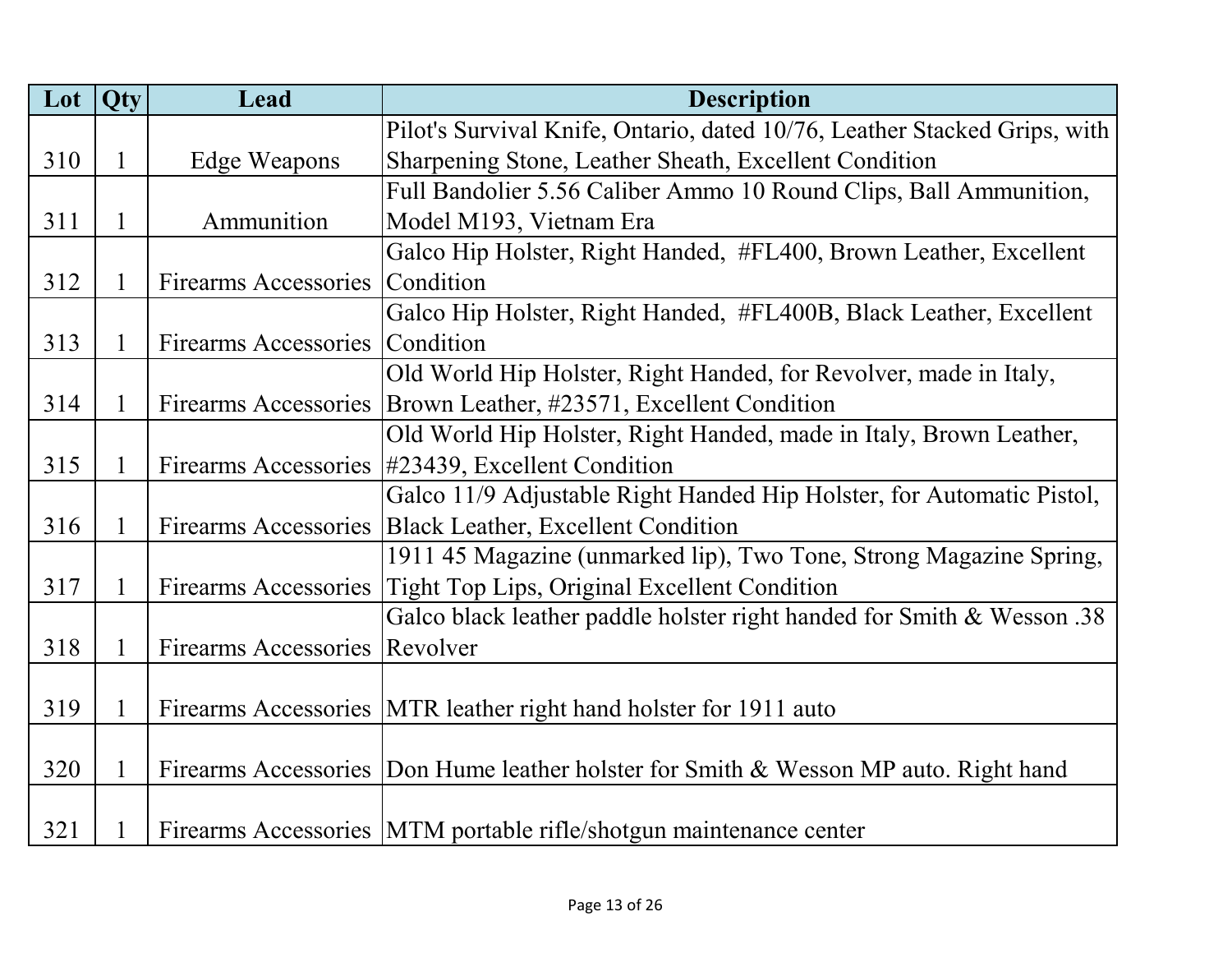|     | Lot Qty      | Lead                        | <b>Description</b>                                                            |
|-----|--------------|-----------------------------|-------------------------------------------------------------------------------|
|     |              |                             | Swarovski Scope, 4-16x50 P L JG, PLEX, P710702636, made, in                   |
| 322 | $\mathbf{1}$ |                             | Firearms Accessories   Austria, with end caps, appears NIB                    |
|     |              |                             | Zeiss Conquest HD Binoculars, Near New Condition (in display box),            |
| 323 | $\mathbf{1}$ |                             | Firearms Accessories with Soft Case and Accessories                           |
|     |              |                             | Vortex Viper PST Riflescope, PST-210S1-M, 2.-10x44, EBR-1, appears            |
| 324 | $\mathbf{1}$ |                             | Firearms Accessories to be NIB, with Manual                                   |
|     |              |                             |                                                                               |
| 325 | $\mathbf{1}$ |                             | Firearms Accessories   Colt AR15 Magazine Caliber 5.56mm, Excellent Condition |
|     |              |                             |                                                                               |
| 326 | $\mathbf{1}$ |                             | Firearms Accessories   US Army Style Steel Helmet with Liner                  |
|     |              |                             |                                                                               |
| 327 | 1            |                             | Firearms Accessories   Hard Gun Case 52" long and 13" tall                    |
|     |              |                             | Large Collection of Gun Digest Magazines from 1944 (First Annual              |
|     |              |                             | Addition) through 2013 (issue #67) With some Duplicates. Assume to be         |
| 328 | $\mathbf{1}$ |                             | Firearms Accessories   complete collection. Condition Varries                 |
|     |              |                             | Large Collection of Approximately 145 issues including Arms,                  |
|     |              |                             | Ammuntion and Shooting Accessories by Stoeger and Shooter's Bible.            |
| 329 | $\mathbf{1}$ | <b>Firearms Accessories</b> | Earliest Addition in 1928. Condition Varries                                  |
| 400 | $\mathbf{1}$ | Ammunition                  | Appears full 4 boxes of 50-.22 long rifle bullets                             |
| 401 | $\mathbf{1}$ | Ammunition                  | 2 boxes of 20-.243 bullets (reloads)                                          |
| 402 | $\mathbf{1}$ | Ammunition                  | 2 boxes of 20-.243 bullets (reloads)                                          |
| 403 | $\mathbf{1}$ | Ammunition                  | 5 clips of 10-.243 bullets (reloads)                                          |
| 404 | $\mathbf{1}$ | Ammunition                  | 2 Box .38 SPL Ammo                                                            |
| 405 | $\mathbf{1}$ | Ammunition                  | 2 Boxes Hornady .38 SPL XTR Ammo                                              |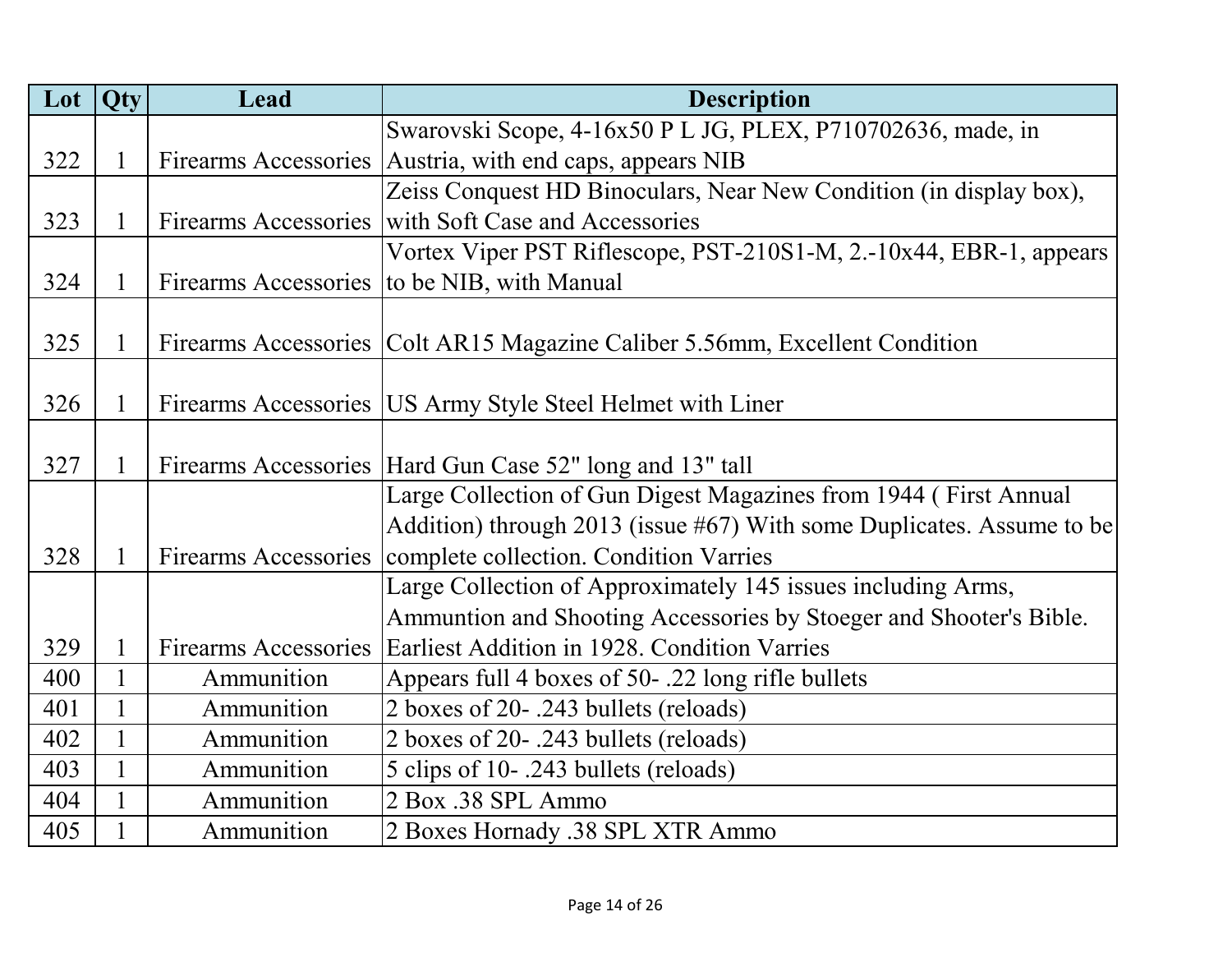| Lot | <b>Qty</b>     | Lead       | <b>Description</b>                                                   |
|-----|----------------|------------|----------------------------------------------------------------------|
|     |                |            | Bid is times 2! Two Boxes of Hornady American Whitetail 7mm          |
|     |                |            | Remington Magnum 139 GR Interlock Cartridges, 20 cartridges each     |
| 406 | $\overline{2}$ | Ammunition | box                                                                  |
|     |                |            |                                                                      |
| 407 | 1              | Ammunition | Winchester 357 Magnum 110 GR Jacketed HP Cartridges, 43 rounds       |
|     |                |            | Alexander Arms .50 Caliber Beowulf Cartridges, Full Box of 20 Rounds |
| 408 | 1              | Ammunition | and Partial Box of 12 Round, 335 HP Rainier                          |
|     |                |            | Bid is times 2! Two Boxes of Alexander Arms .50 Caliber Beowulf      |
|     |                |            | Noncorrosive, Boxer Primed, Brass Case, 325 GR Cartridges Hollow     |
| 409 | $\overline{2}$ | Ammunition | Point, 20 Cartridges per box, 1-400 GR Flat Points                   |
|     |                |            | Alexander Arms .50 Caliber Beowulf Cartridges, 334 GR Jacketed Flat  |
| 410 | 1              | Ammunition | Point Cartridges, 20 Cartridges in box                               |
|     |                |            | Alexander Arms .50 Caliber Beowulf Cartridges, Noncorrosive, Boxer   |
|     |                |            | Primed, Brass Case, 350 GR Deepcurl Sp 34.0 Gr Lilgun Cartridges, 20 |
| 411 | $\mathbf{1}$   | Ammunition | Cartridges in box                                                    |
|     |                |            | Alexander Arms .50 Caliber Beowulf Cartridges, Noncorrosive, Boxer   |
|     |                |            | Primed, 14 Rounds of 325 GR Hollow Point and 5 Rounds of 350 Gr      |
| 412 | 1              | Ammunition | Deepcurl Sp 34.0 Lilgun                                              |
|     |                |            |                                                                      |
|     |                |            | Bid is times 2! Two Boxes of Federal Power Shok 7mm Remington        |
| 413 | $\overline{2}$ | Ammunition | Magnum 150 GR Soft Point Cartridges, 20 Cartridges per box           |
|     |                |            | Federal Power Shok 25-06 Remington 117 GR Jacketed Soft Point, 20    |
| 414 | 1              | Ammunition | Cartridges in box                                                    |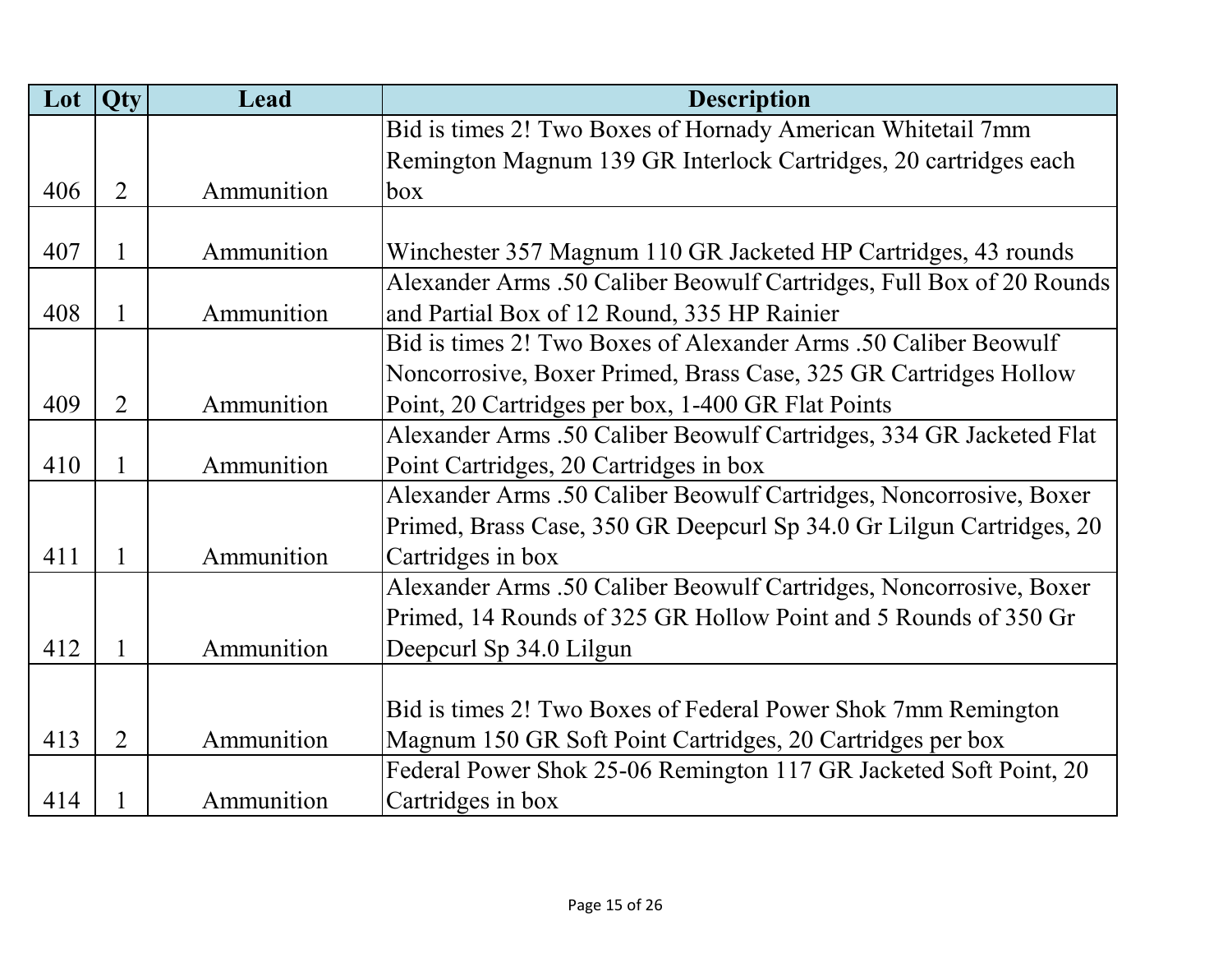| Lot | <b>Qty</b>     | Lead       | <b>Description</b>                                                   |
|-----|----------------|------------|----------------------------------------------------------------------|
|     |                |            | One Box of Remington 300 Ultra Mag 180 GR A-Frame Power Level        |
| 415 | $\mathbf{1}$   | Ammunition | III Extreme Range, 20 Cartridges in box                              |
|     |                |            | Bid is times 2! Two Boxes of Remington 300 Ultra Mag 150 GR          |
|     |                |            | Scirocco Bonded Power Level 111 Extreme Range, 20 Cartridges per     |
| 416 | $\overline{2}$ | Ammunition | box                                                                  |
|     |                |            |                                                                      |
|     |                |            | Bid is times 2! Two Boxes of 300 Remington Ultra Mag 150 GR          |
| 417 | $\overline{2}$ | Ammunition | Scirocco Bonded Power Level III Extreme Range, 20 Cartridges per box |
|     |                |            |                                                                      |
|     |                |            | Bid is times 3! Three Boxes of 300 Remington Ultra Mag 150 GR        |
| 418 | 3              | Ammunition | Scirocco Bonded Power Level III Extreme Range, 20 Cartridges per box |
|     |                |            |                                                                      |
|     |                |            | Bid is times 2! Three Boxes of 300 Remington Ultra Mag 150 GR        |
| 419 | $\overline{2}$ | Ammunition | Scirocco Bonded Power Level III Extreme Range, 20 Cartridges per box |
|     |                |            | Alex-R .50 Caliber Beowulf, may be 325 GR, approx. 250 Rounds,       |
| 420 | $\mathbf{1}$   | Ammunition | appears to be new                                                    |
|     |                |            | Bid is times 2! Two Boxes of HSM 5.56X 45 55 GR Full Metal Jacket    |
| 421 | $\overline{2}$ | Ammunition | 50 per box (NIB)                                                     |
|     |                |            | Bid is times 2! Two Boxes of HSM 5.56X 45 55 GR Full Metal Jacket    |
| 422 | $\overline{2}$ | Ammunition | 50 per box (NIB)                                                     |
|     |                |            | Bid is times 2! Two Boxes of HSM 5.56X 45 55 GR Full Metal Jacket    |
| 423 | $\overline{2}$ | Ammunition | 50 per box (NIB)                                                     |
|     |                |            | Bid is times 2! Two Boxes of HSM 5.56X 45 55 GR Full Metal Jacket    |
| 424 | $\overline{2}$ | Ammunition | 50 per box (NIB)                                                     |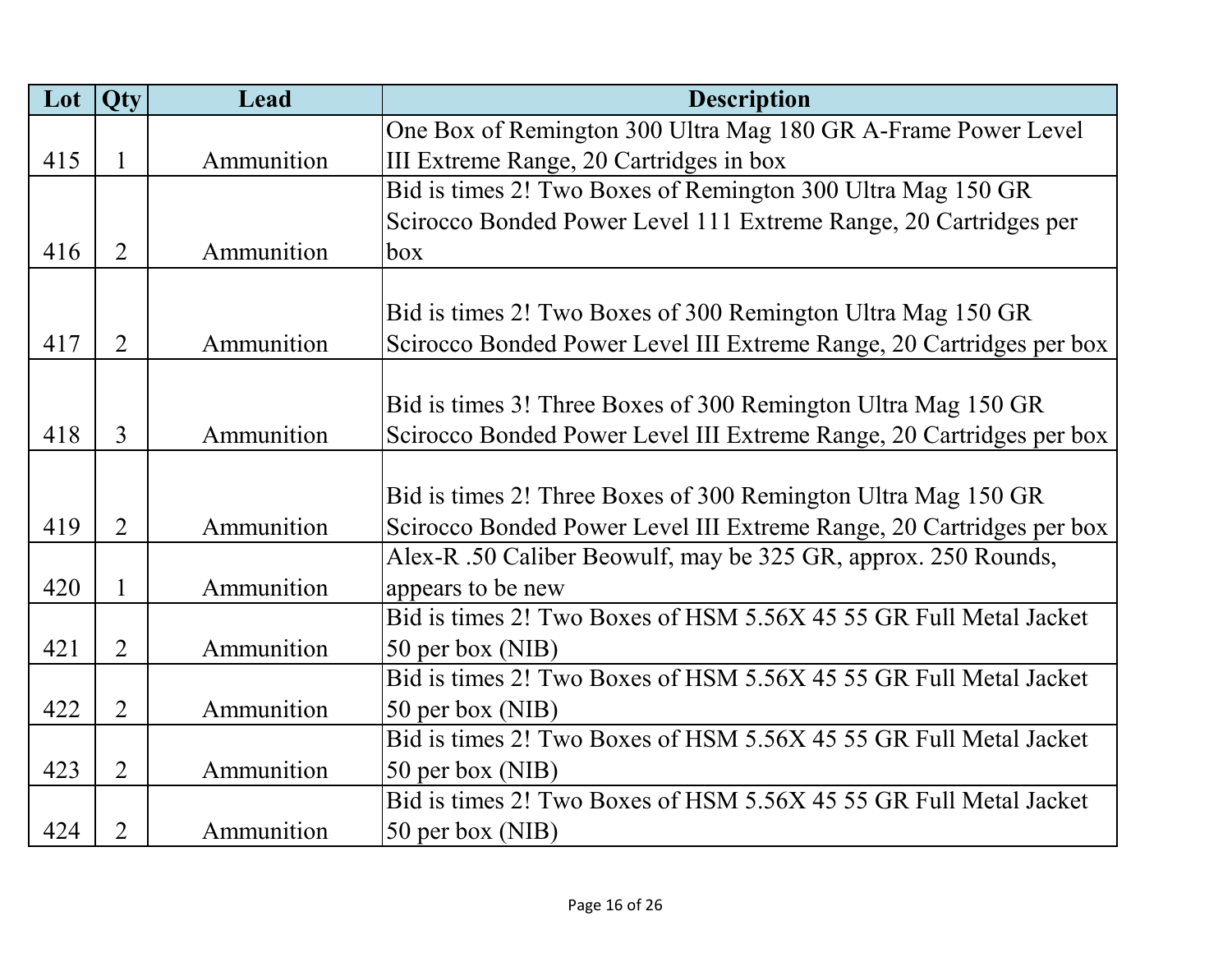| Lot | <b>Qty</b>     | <b>Lead</b> | <b>Description</b>                                                    |
|-----|----------------|-------------|-----------------------------------------------------------------------|
|     |                |             | Bid is times 2! Two Boxes of HSM 5.56X 45 55 GR Full Metal Jacket     |
| 425 | $\overline{2}$ | Ammunition  | 50 per box (NIB)                                                      |
|     |                |             | Bid is times 2! Two Boxes of HSM 5.56X 45 55 GR Full Metal Jacket     |
| 426 | $\overline{2}$ | Ammunition  | 50 per box (NIB)                                                      |
|     |                |             | Bid is times 2! Two Boxes of HSM 5.56X 45 55 GR Full Metal Jacket     |
| 427 | $\overline{2}$ | Ammunition  | 50 per box (NIB)                                                      |
|     |                |             |                                                                       |
|     |                |             | Bid is times 4! Four Boxes of Hunting Cartridges 7.62 X 39MM, 122     |
| 428 | $\overline{4}$ | Ammunition  | GR Full Metal Jacket, Steel Case, Non Corrosive 20 cartridges per box |
|     |                |             |                                                                       |
|     |                |             | Bid is times 4! Four Boxes of Hunting Cartridges 7.62 X 39MM, 122     |
| 429 | $\overline{4}$ | Ammunition  | GR Full Metal Jacket, Steel Case, Non Corrosive 20 cartridges per box |
|     |                |             |                                                                       |
|     |                |             | Bid is times 4! Four Boxes of Hunting Cartridges 7.62 X 39MM, 122     |
| 430 | $\overline{4}$ | Ammunition  | GR Full Metal Jacket, Steel Case, Non Corrosive 20 cartridges per box |
|     |                |             |                                                                       |
|     |                |             | Bid is times 4! Four Boxes of Hunting Cartridges 7.62 X 39MM, 122     |
| 431 | $\overline{4}$ | Ammunition  | GR Full Metal Jacket, Steel Case, Non Corrosive 20 cartridges per box |
|     |                |             |                                                                       |
|     |                |             | Bid is times 4! Four Boxes of Hunting Cartridges 7.62 X 39MM, 122     |
| 432 | $\overline{4}$ | Ammunition  | GR Full Metal Jacket, Steel Case, Non Corrosive 20 cartridges per box |
|     |                |             |                                                                       |
|     |                |             | Bid is times 2! Four Boxes of Hunting Cartridges 7.62 X 39MM, 122     |
| 433 | $\overline{2}$ | Ammunition  | GR Full Metal Jacket, Steel Case, Non Corrosive 20 cartridges per box |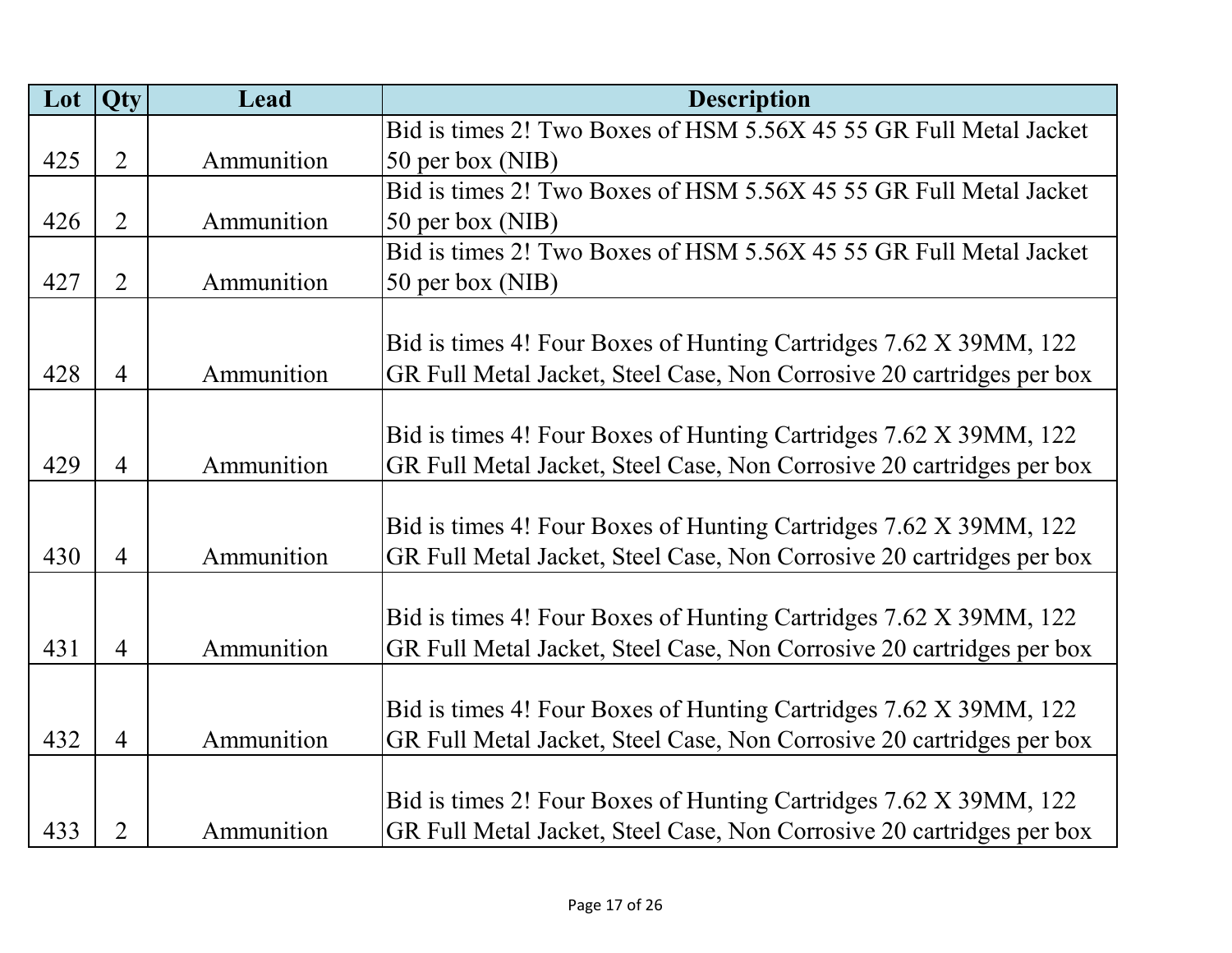| Lot | Qty            | Lead       | <b>Description</b>                                                 |
|-----|----------------|------------|--------------------------------------------------------------------|
|     |                |            | Bid is times 3! Three Boxes of Tulammo 7.62 x 39MM, 124 GR Full    |
| 434 | $\overline{3}$ | Ammunition | Metal Jacket, Steel Case, Non-Corrosive 20 cartridges per box      |
|     |                |            | Bid is times 2! Two Full ammo clips for an AK, 7.62 x 39MM appears |
| 435 | $\overline{2}$ | Ammunition | to be 30 per clip                                                  |
|     |                |            | Bid is times 5! Five Boxes of Civilian Marksmanship Program 30-06  |
| 436 | 5              | Ammunition | FMJ Ball, 20 Cartridges per box                                    |
|     |                |            | Bid is times 5! Five Boxes of Civilian Marksmanship Program 30-06  |
| 437 | 5              | Ammunition | FMJ Ball20 Cartridges per Box                                      |
|     |                |            | Bid is times 5! Five Boxes of Civilian Marksmanship Program 30-06  |
| 438 | 5              | Ammunition | FMJ Ball, 20 cartridges per box                                    |
|     |                |            | Bid is times 5! Five Boxes of Civilian Marksmanship Program 30-06  |
| 439 | 5              | Ammunition | FMJ Ball, 20 cartridges per box                                    |
|     |                |            | Bid is times 5! Five Boxes of Civilian Marksmanship Program 30-06  |
| 440 | 5              | Ammunition | FMJ Ball, 20 Cartridges per box                                    |
|     |                |            | Bid is times 5! Five Boxes of Civilian Marksmanship Program 30-06  |
| 441 | 5              | Ammunition | FMJ Ball, 20 Cartridges per box                                    |
|     |                |            | Bid is times 5! Five Boxes of Civilian Marksmanship Program 30-06  |
| 442 | 5              | Ammunition | FMJ Ball, 20 Cartridges per box                                    |
|     |                |            | Bid is times 5! Five Boxes of Civilian Marksmanship Program 30-06  |
| 443 | 5              | Ammunition | FMJ Ball, 20 Cartridges per box                                    |
|     |                |            | Bid is times 5! Five Boxes of Civilian Marksmanship Program 30-06  |
| 444 | 5              | Ammunition | FMJ Ball, 20 Cartridges per box                                    |
|     |                |            | Bid is times 5! Five Boxes of Civilian Marksmanship Program 30-06  |
| 445 | 5              | Ammunition | FMJ Ball, 20 Cartridges per box                                    |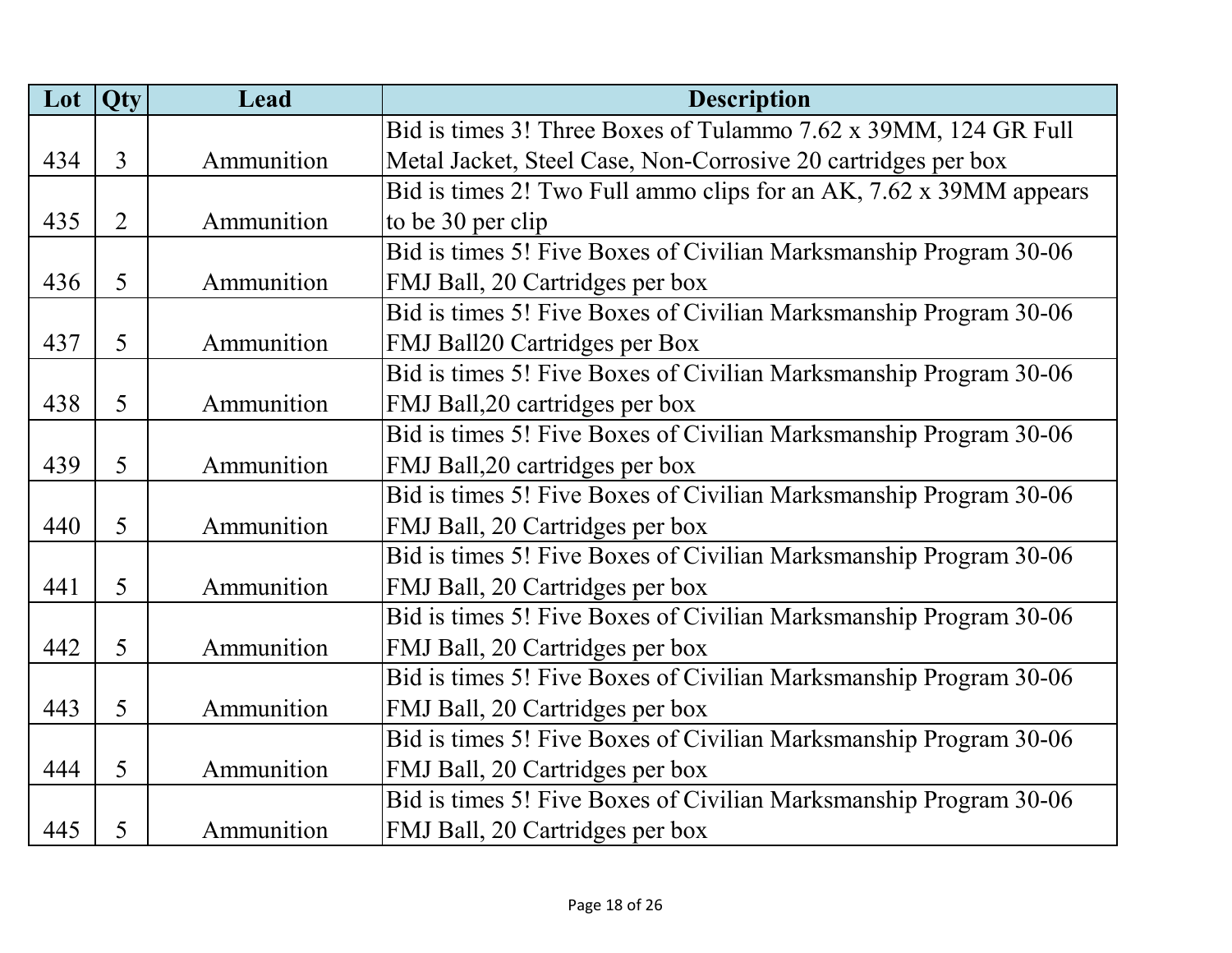| Lot | <b>Qty</b>   | <b>Lead</b> | <b>Description</b>                                                  |
|-----|--------------|-------------|---------------------------------------------------------------------|
| 446 |              | Ammunition  | 1 Box of 30-06 belted Military issue (appears to be 250 Cartridges) |
|     |              |             | nearly full Box Military issue 30 Cal. On belt with tracers on 5th  |
| 447 | $\mathbf{1}$ | Ammunition  | cartridge (approx. 175 cartridges w/ ammo can)                      |
|     |              |             | One Full Ammo Can of Belted 30 Caliber Cartridges (approx. 250 in   |
| 448 | $\mathbf{1}$ | Ammunition  | can)                                                                |
|     |              |             | One Full Ammo Can of Belted 30 Caliber Cartridges (approx. 250 in   |
| 449 | $\mathbf{1}$ | Ammunition  | can)                                                                |
|     |              |             | One Full Ammo Can of Belted 30 Caliber Cartridges (approx. 250 in   |
| 450 | $\mathbf{1}$ | Ammunition  | can)                                                                |
|     |              |             | One Full Ammo Can of Belted 30 Caliber Cartridges (approx. 250 in   |
| 451 | $\mathbf{1}$ | Ammunition  | can)                                                                |
|     |              |             | Ammo Can w/ belted (80) and loose 30 Cal. Asstd. Armor piercing/    |
| 452 | 1            | Ammunition  | tracer & regular Cartridges (unknown quantity)                      |
|     |              |             | One Full Ammo Can w/ belted 30 Cal. (approx 240+ cartridges armour  |
| 453 | $\mathbf{1}$ | Ammunition  | piercing)                                                           |
|     |              |             | One Full Ammo Can w/ belted 30 Cal. (approx 240+ cartridges armour  |
| 454 | $\mathbf{1}$ | Ammunition  | piercing)                                                           |
|     |              |             | One Full Ammo Can w/ belted 30 Cal. (approx. 240+ cartridges armour |
| 455 | 1            | Ammunition  | piercing)                                                           |
|     |              |             | One 500 round unopened tin of Tulammo .223 Rem. FMJ 55 GR steel     |
|     |              |             | casing, boxer primed, non-corrosive cartridges contains 25 total 20 |
| 456 | 1            | Ammunition  | round boxes                                                         |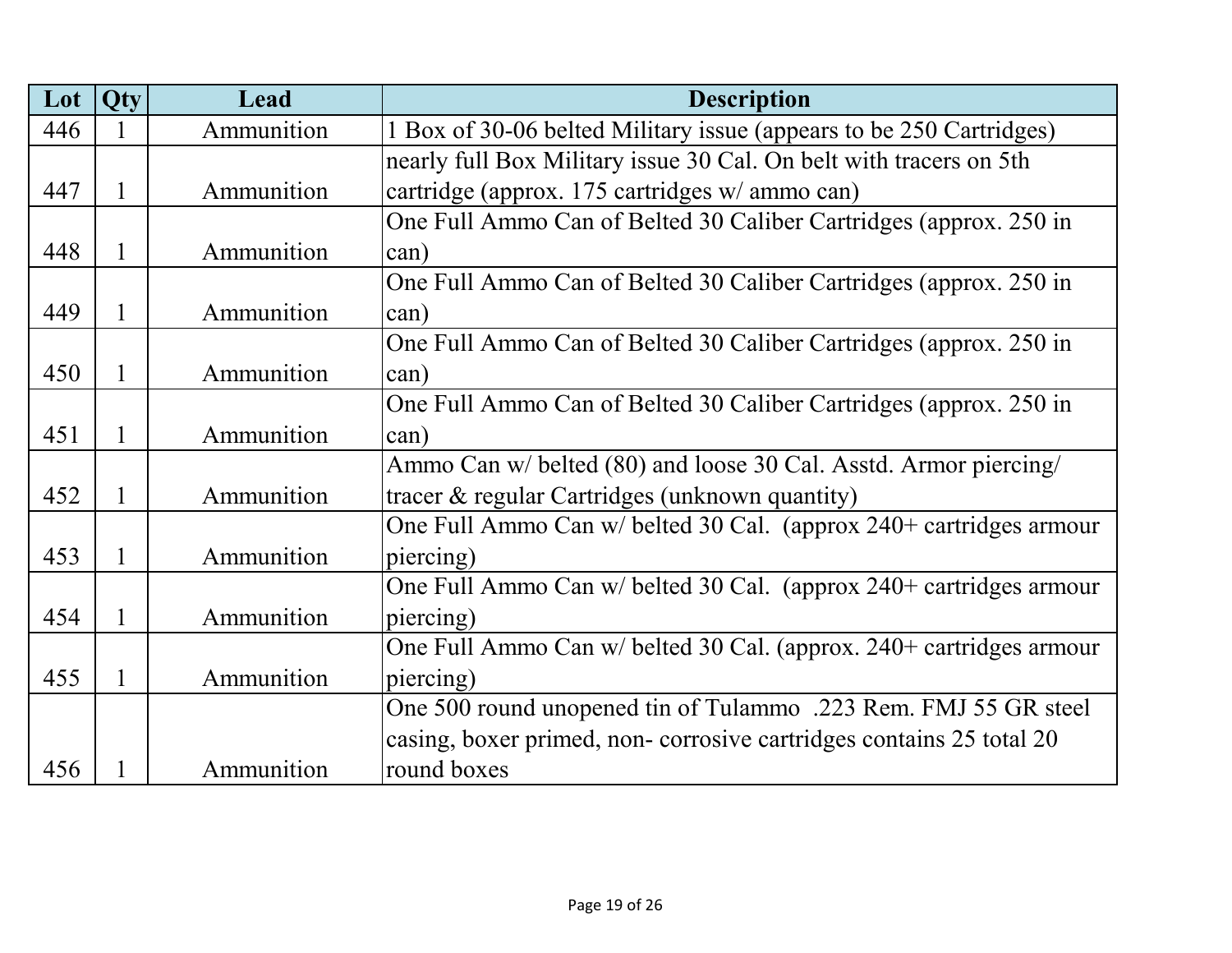| Lot | Qty          | Lead       | <b>Description</b>                                                  |
|-----|--------------|------------|---------------------------------------------------------------------|
|     |              |            | One 500 round unopened tin of Tulammo .223 Rem. FMJ 55 GR steel     |
|     |              |            | casing, boxer primed, non-corrosive cartridges contains 25 total 20 |
| 457 | $\mathbf{1}$ | Ammunition | round boxes                                                         |
|     |              |            | One Ammo Can of Belted 50 Cal. API (believed to be approx. 100      |
| 458 | 1            | Ammunition | cartridges)                                                         |
|     |              |            | One Ammo Can of Belted 50 Cal. API (believed to be approx. 100      |
| 459 | $\mathbf{1}$ | Ammunition | cartridges w/ tracers on every 5th round)                           |
|     |              |            | One Ammo Can of Belted 50 Cal BMG Lake City (believed to be         |
| 460 | $\mathbf{1}$ | Ammunition | approx. $100$ )                                                     |
|     |              |            | One Ammo Can of Belted 50 Cal BMG Lake City (believed to be         |
| 461 | 1            | Ammunition | approx. $100$ )                                                     |
|     |              |            | One Ammo Can of Belted 50 Cal BMG Lake City (believed to be         |
| 462 | $\mathbf{1}$ | Ammunition | approx. $100$ )                                                     |
|     |              |            | One Ammo Can of Belted 50 Cal BMG Lake City (believed to be         |
| 463 | 1            | Ammunition | approx. $100$ )                                                     |
|     |              |            | One Ammo Can of Belted 50 Cal BMG Lake City (believed to be         |
| 464 | $\mathbf{1}$ | Ammunition | approx. $100$ )                                                     |
|     |              |            | One Ammo Can of Belted 50 Cal BMG Lake City (believed to be         |
| 465 | $\mathbf{1}$ | Ammunition | approx. $100$ )                                                     |
|     |              |            | One Ammo Can of Belted 50 Cal BMG Lake City (believed to be         |
| 466 | $\mathbf{1}$ | Ammunition | approx. $100$ )                                                     |
|     |              |            | One Ammo Can of Belted 50 Cal BMG Lake City (believed to be         |
| 467 | $\mathbf{1}$ | Ammunition | approx. $100$ )                                                     |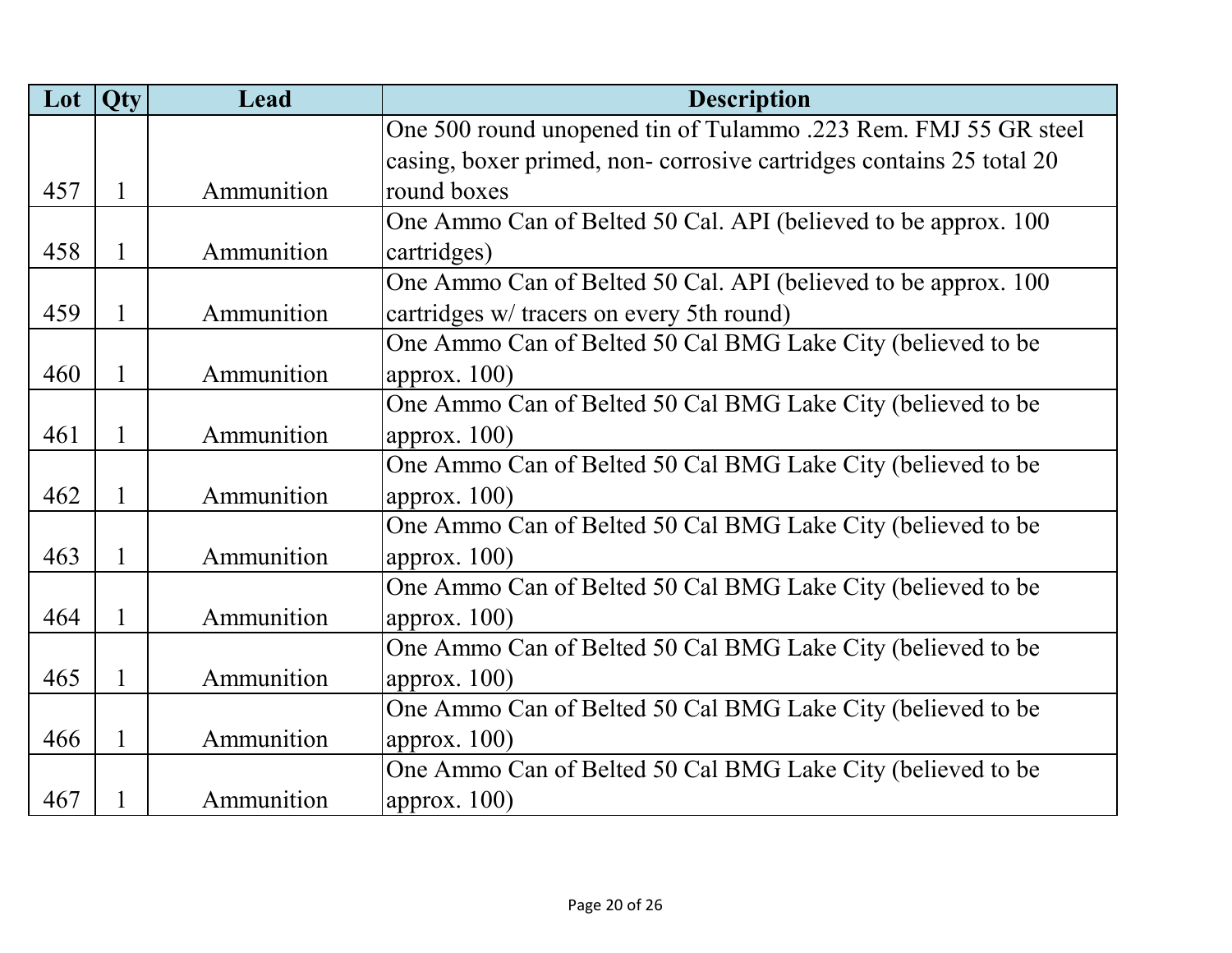| Lot | <b>Qty</b>   | Lead       | <b>Description</b>                                                |
|-----|--------------|------------|-------------------------------------------------------------------|
|     |              |            | One Ammo Can of Belted 50 Cal BMG Lake City (believed to be       |
| 468 | 1            | Ammunition | approx. $100$ )                                                   |
|     |              |            | One Ammo Can of Belted 50 Cal BMG Lake City (believed to be       |
| 469 | $\mathbf{1}$ | Ammunition | approx. $100$ )                                                   |
|     |              |            | One Ammo Can of Belted 50 Cal BMG Lake City (believed to be       |
| 470 | 1            | Ammunition | approx. $100$ )                                                   |
|     |              |            |                                                                   |
| 471 | $\mathbf{1}$ | Ammunition | One Ammo Can of Belted 50 Cal BMG AP (believed to be approx. 100) |
|     |              |            |                                                                   |
| 472 | $\mathbf{1}$ | Ammunition | One Ammo Can of Belted 50 Cal BMG AP (believed to be approx. 100) |
|     |              |            |                                                                   |
| 473 | $\mathbf{1}$ | Ammunition | One Ammo Can of Belted 50 Cal BMG AP (believed to be approx. 75)  |
|     |              |            | One Ammo Can of Belted 50 Cal BMG HXP (believed to be approx.     |
| 474 | $\mathbf{1}$ | Ammunition | 100 rounds)                                                       |
|     |              |            | One Ammo Can of Belted 50 Cal BMG HXP (believed to be approx.     |
| 475 | $\mathbf{1}$ | Ammunition | 100 rounds)                                                       |
|     |              |            | One Ammo Can of Belted 50 Cal BMG HXP (believed to be approx.     |
| 476 | 1            | Ammunition | 100 rounds)                                                       |
| 477 | $\mathbf{1}$ | Ammunition | One Ammo Can of Belted 50 Cal (believed to be 85 rounds)          |
|     |              |            | One Ammo Can of Belted 50 Cal marked 8/85( believed to be 85      |
| 478 | $\mathbf{1}$ | Ammunition | rounds)                                                           |
|     |              |            | One Ammo Can of approx 840 rounds of 5.56 M196 tracer 10 round    |
| 479 | $\mathbf{1}$ | Ammunition | stripper clips                                                    |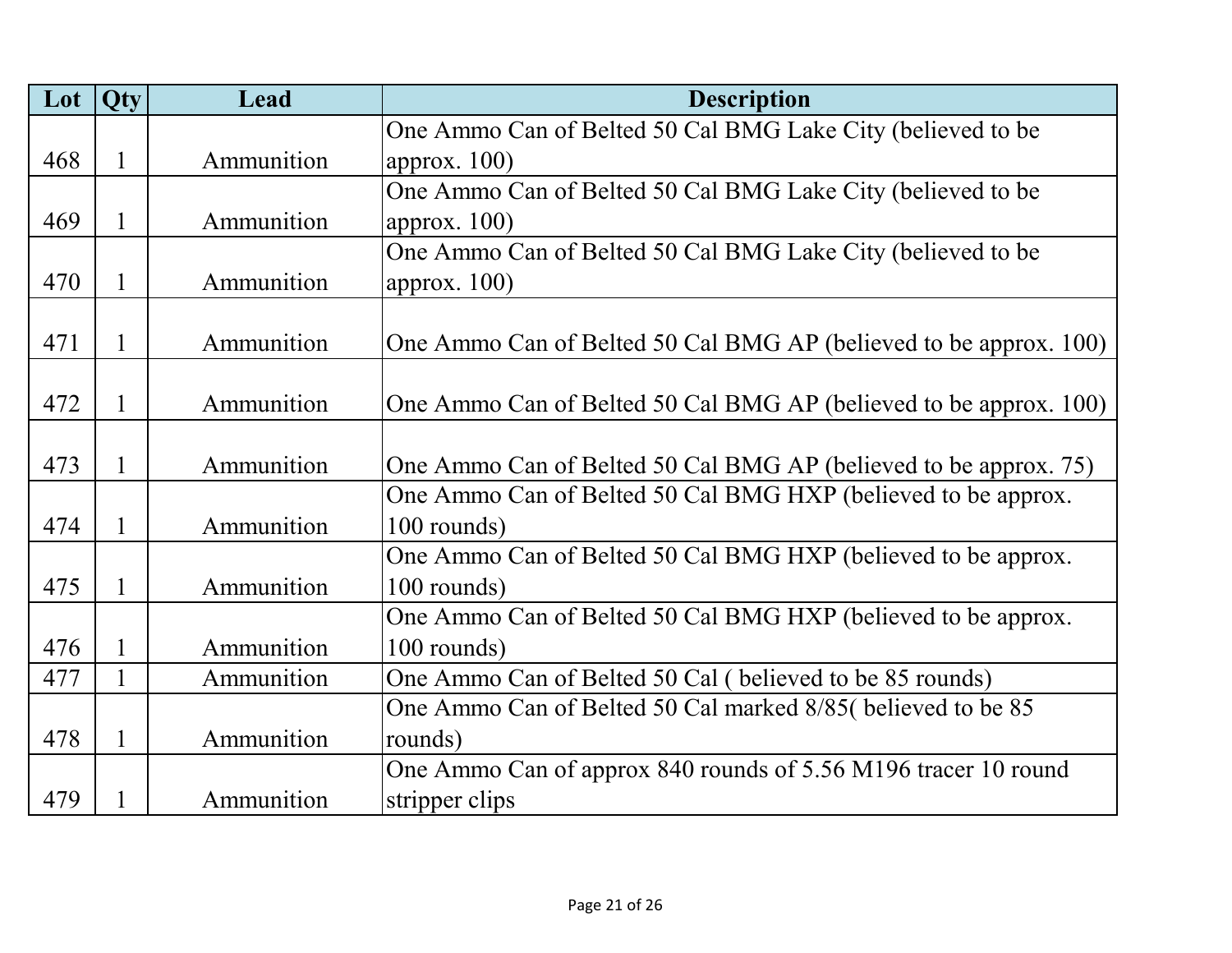| Lot | <b>Qty</b>     | Lead       | <b>Description</b>                                                       |
|-----|----------------|------------|--------------------------------------------------------------------------|
|     |                |            |                                                                          |
| 480 | $\mathbf{1}$   | Ammunition | One box of approx. 80 rounds of 50 Cal. KYNOCH Ball 4 round link         |
|     |                |            |                                                                          |
| 481 | $\mathbf{1}$   | Ammunition | One Unopened Box of 100 rounds 50 Cal KYNOCH Ball 4 round Link           |
|     |                |            |                                                                          |
| 482 | $\mathbf{1}$   | Ammunition | One Unopened Box of 100 rounds 50 Cal KYNOCH Ball 4 round Link           |
|     |                |            |                                                                          |
| 483 | $\mathbf{1}$   | Ammunition | One Unopened Box of 100 rounds 50 Cal KYNOCH Ball 4 round Link           |
|     |                |            |                                                                          |
| 484 | $\mathbf{1}$   | Ammunition | One Unopened Box of 100 rounds 50 Cal KYNOCH Ball 4 round Link           |
|     |                |            |                                                                          |
| 485 | $\mathbf{1}$   | Ammunition | One Unopened Box of 100 rounds 50 Cal KYNOCH Ball 4 round Link           |
|     |                |            |                                                                          |
| 486 | $\mathbf{1}$   | Ammunition | One Unopened Box of 100 rounds 50 Cal KYNOCH Ball 4 round Link           |
|     |                |            |                                                                          |
| 487 | $\mathbf{1}$   | Ammunition | One Unopened Box of 100 rounds 50 Cal KYNOCH Ball 4 round Link           |
| 488 | $\mathbf{1}$   | Ammunition | Unopened Box of 100 rounds 50 Cal KYNOCH Ball 4 round Link               |
| 489 | 1              | Ammunition | 30 Cal Links in bag (unknown quantity)                                   |
| 490 | $\mathbf{1}$   | Ammunition | 50 Cal Links in Bag (unknown quantity)                                   |
| 491 | $\mathbf{1}$   | Ammunition | One Ammo Box w/ Miscellaneous Brass including 30-06 (mostly)             |
| 492 | 5              | Ammunition | Bid is times 5! Federal 12 ga 1 oz. 2 3/4 6 shot                         |
| 493 | $\overline{4}$ | Ammunition | Bid is times 4! Federal 12 ga 1 oz. 8 shot (missing 5 shells)            |
|     |                |            | Bid is times 3! Ranger 12 ga 1 1/8 oz. 6 shot 2 3/4 (1 box is missing 10 |
| 494 | 3              | Ammunition | shells)                                                                  |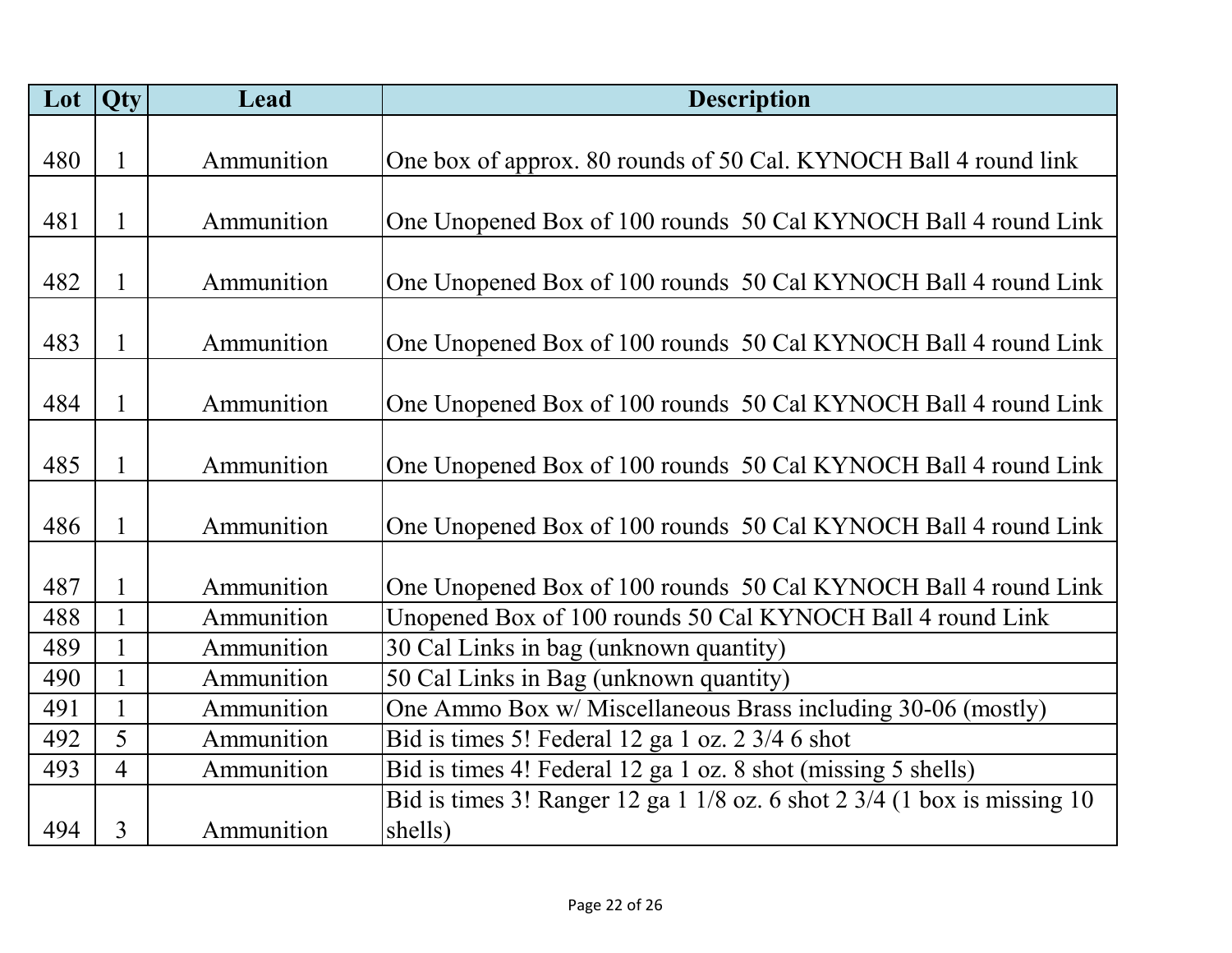| Lot | Qty            | Lead       | <b>Description</b>                                                       |
|-----|----------------|------------|--------------------------------------------------------------------------|
|     |                |            | Bid is times 5! Winchester Super X 12 ga 1 1/4 oz. 6 shot lead 2 3/4 (1) |
| 495 | 5              | Ammunition | box is missing 1 shell)                                                  |
| 496 | $\mathbf{1}$   | Ammunition | Winchester Super X 28 ga $3/4$ oz. 7 $1/2$ shot 2 $3/4$                  |
| 497 | $\mathbf{1}$   | Ammunition | Remington 22 high velocity 550 Hollow Point appears to be full           |
|     |                |            |                                                                          |
| 498 | $\mathbf{1}$   | Ammunition | Remington 22 LR Hollow Points 525 golden bullet appears to be full       |
| 499 | $\overline{2}$ | Ammunition | Bid is times 2! CCI 22 mini mag long rifle 168 total rounds              |
| 500 | 1              | Ammunition | Winchester Dynapoint 22LR -HP-500 Cartridges appears to be full          |
| 501 | $\overline{2}$ | Ammunition | Bid is times 2! Remington 357 magnum 125 Gr.                             |
| 502 | $\overline{2}$ | Ammunition | Bid is times 2! Remington 357 magnum 125 Gr.                             |
| 503 | 3              | Ammunition | Bid is times 3! Remington 357 magnum 125 Gr.                             |
| 504 | $\overline{2}$ | Ammunition | Bid is times 2! Winchester 357 magnum 110 Gr - Hollow Pt.                |
| 505 | $\mathbf{1}$   | Ammunition | Federal 357 Magnum 125 gr- Hollow PT 35 Cartridges                       |
|     |                |            | Bid is times 2! Federal 7mm Remington magnum, 1-160 gr nosler            |
| 506 | $\overline{2}$ | Ammunition | partition bullet, 1-150 gr. Soft pt.                                     |
|     |                |            | Hornady Custom 7mm Rem. Mag. 162 gr. Boat Tail spire point/              |
| 507 | $\mathbf{1}$   | Ammunition | interlock 24 total cartridges                                            |
| 508 | $\mathbf{1}$   | Ammunition | Group of 7mm brass approx. 57                                            |
|     |                |            | Bid is times 2! 2 Box of 9 mm Rugur 115 grain full metal jacket. Steel   |
| 509 | $\overline{2}$ | Ammunition | case 50 cartridge in box                                                 |
|     |                |            | Bid is times 2! 2 Box of 9 mm Rugur 115 grain full metal jacket. Steel   |
| 510 | $\overline{2}$ | Ammunition | case 50 cartridge in box                                                 |
|     |                |            | Bid is times 2! 2 Box of 9 mm Rugur 115 grain full metal jacket. Steel   |
| 511 | $\overline{2}$ | Ammunition | case 50 cartridge in box                                                 |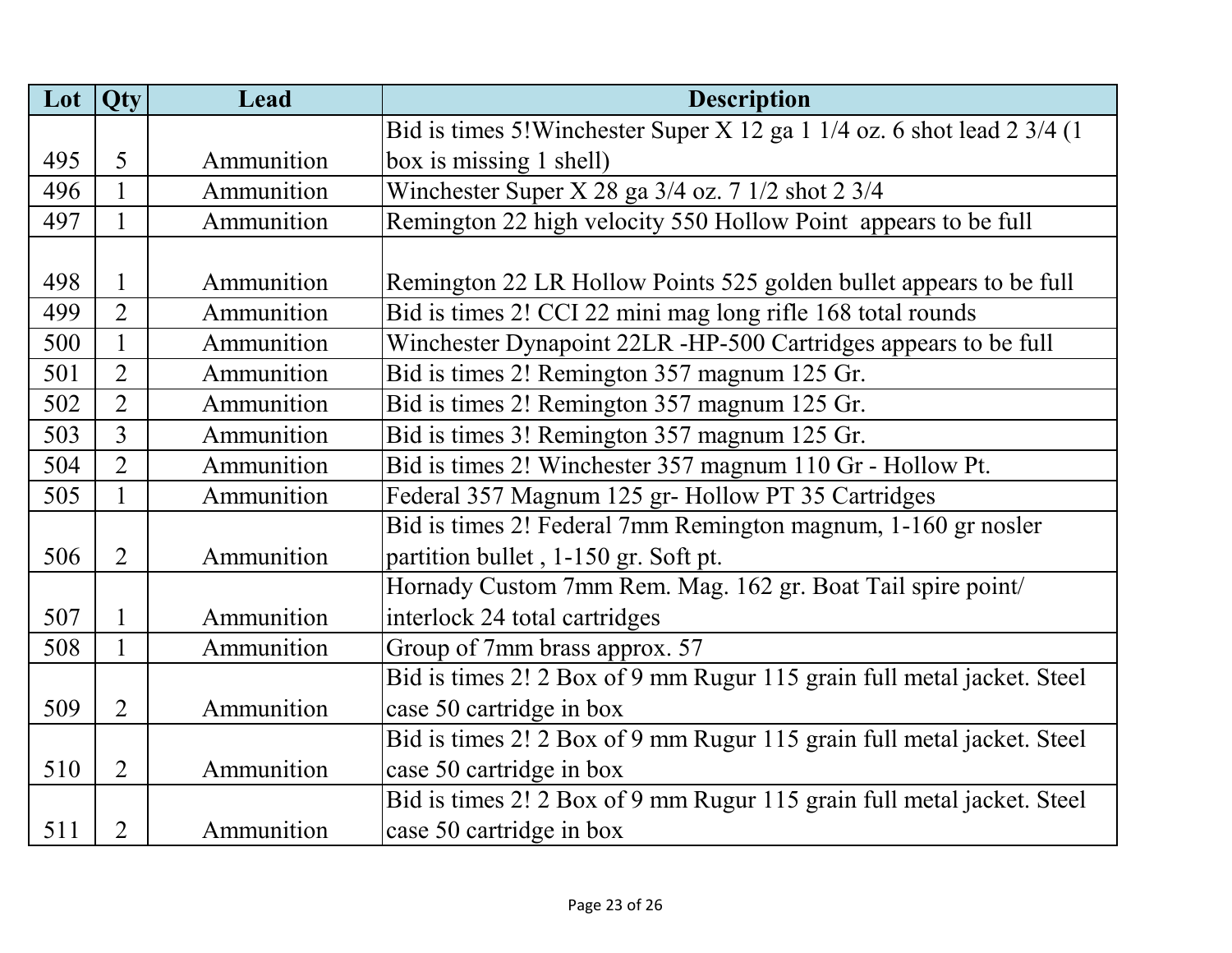| Lot | Qty            | Lead       | <b>Description</b>                                                         |
|-----|----------------|------------|----------------------------------------------------------------------------|
|     |                |            | Bid is times 3! 3 B0x of 9 mm Rugur 115 grain full metal jacket. Steel     |
| 512 | 3              | Ammunition | case 50 cartridge in bx                                                    |
| 513 | 1              | Ammunition | 1 box of assorted 9 mm ball ammunition approximately 50 rounds             |
| 514 | $\mathbf{1}$   | Ammunition | 1 box of assorted 223 Remington                                            |
| 515 | $\overline{2}$ | Ammunition | Bid is times 2! 2 box of Federal 20 gage 7.5 shot shotgun shells           |
|     |                |            | Bid is times 2! 1 full box and 1 box with 25 shells of Federal 20 gage 7.5 |
| 516 | $\overline{2}$ | Ammunition | shot shotgun shells                                                        |
| 517 | $\overline{2}$ | Ammunition | Bid is times 2! 2 bx of Remington 20 gage 7.5 shot shotgun shells          |
| 518 | $\overline{2}$ | Ammunition | Bid is times 2! 2 bx of Remington 20 gage 7.5 shot shotgun shells          |
|     |                |            | Bid is times 2! 1 full box and 1 box missing one shell of Remington 20     |
| 519 | $\overline{2}$ | Ammunition | gage 7.5 shot shotgun shells                                               |
|     |                |            | Bid is times 2! 1 box of Winchester super X 20 gage 8 lead shot and 1      |
| 520 | $\overline{2}$ | Ammunition | box of Remington 20 gage 6 shot shotgun shells                             |
| 521 | $\mathbf{1}$   | Ammunition | 100 round Brick of Winchester 20 gage 6 shot shotgun shells                |
|     |                |            | Bid is times 3! 3 boxes of Law Enforcement 12 gage buck shot. 10 shells    |
| 522 | 3              | Ammunition | per box                                                                    |
|     |                |            | Bid is times 3! 3 boxes of Law Enforcement 12 gage buck shot. 10 shells    |
| 523 | $\overline{3}$ | Ammunition | per box                                                                    |
|     |                |            | Bid is times 3! 3 boxes of Wolf Performance ammunition 12 gage buck        |
| 524 | $\overline{3}$ | Ammunition | shot. 10 shells per box                                                    |
|     |                |            | Bid is times 3! 3 boxes of Wolf Performance ammunition 12 gage buck        |
| 525 | 3              | Ammunition | shot. 10 shells per box                                                    |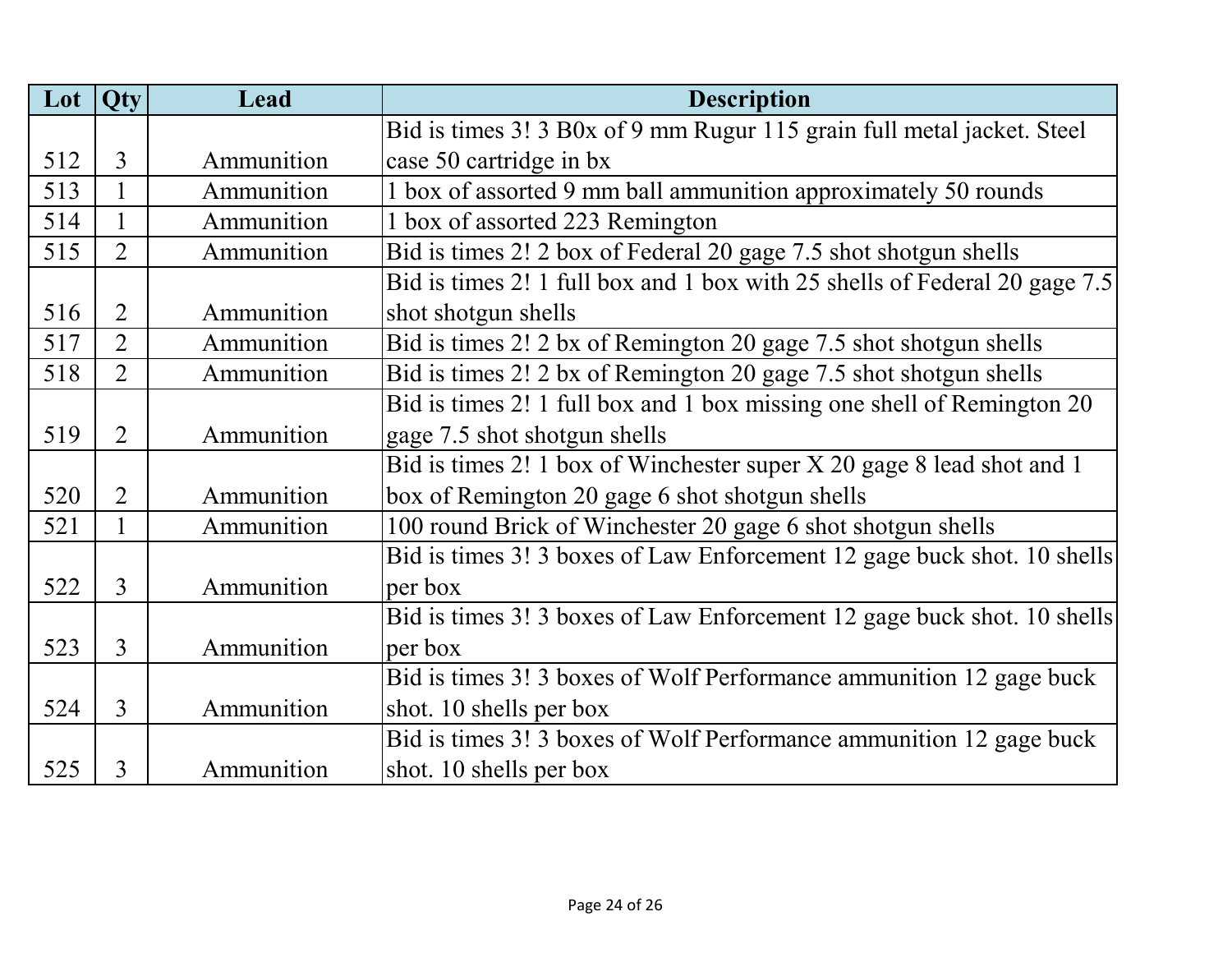| Lot | Qty            | Lead       | <b>Description</b>                                                       |
|-----|----------------|------------|--------------------------------------------------------------------------|
|     |                |            | Bid is times 4! 1 box of Remington 22-250 ammunition. 1 box of           |
|     |                |            | Winchester 22-250 Remington Ballistic silver tip. 1 partial box of PCM   |
| 526 | $\overline{4}$ | Ammunition | 22-250. 1 box 22-250 Ballistic tip reload.                               |
|     |                |            | Bid is times 2! 2 boxes of Winchester 22-250 pointed soft point. 20      |
| 527 | $\overline{2}$ | Ammunition | rounds per box                                                           |
|     |                |            | Bid is times 2! 1 box of Blazer 38 special 158 grain and 1 box of        |
| 528 | $\overline{2}$ | Ammunition | Remington 38 special 158 grain                                           |
|     |                |            | Bid is times 2! 1 box of Remington 300 Windmag 180 grain Ballistic tip   |
|     |                |            | and 1 partial box of Federal Premium 300 Windmag 165 grain Ballistic     |
| 529 | $\overline{2}$ | Ammunition | tip.                                                                     |
| 530 | $\overline{2}$ | Ammunition | Bid is times 2! 2 boxes of Fusion 300 Windmag 165 grain                  |
| 531 | 3              | Ammunition | Bid is times 3! 3 boxes of Fusion 7 mm Remmag 150 grain                  |
|     |                |            | Bid is times 2! 2 boxes of Remington Express Corelokt 7 mm               |
| 532 | $\overline{2}$ | Ammunition | Remington mag 150 grain                                                  |
|     |                |            | Bid is times 3! 2 full boxes and 1 partial box of Federal 300 Windmag    |
| 533 | 3              | Ammunition | 200 grain                                                                |
|     |                |            | Bid is times 2! 1 full box of Federal PowerShok 7 mm Remmag 150          |
|     |                |            | grain soft point. 1 partial box, missing 1 round, Federal VitalShok 7 mm |
| 534 | $\overline{2}$ | Ammunition | Remmag 150 grain Ballistic tip.                                          |
|     |                |            | Bid is times 2! 1 partial box, missing 3 round, Remington 7 mm           |
|     |                |            | Remmag 175 grain corelokt and 1 full box of Federal 7mm Remmag 165       |
| 535 | $\overline{2}$ | Ammunition | grain Soft point                                                         |
| 536 | $\mathbf{1}$   | Ammunition | Assortment of 380 auto ammunition                                        |
| 537 | $\mathbf{1}$   | Ammunition | Group of 30 Carbine Approximatley 75 rounds                              |